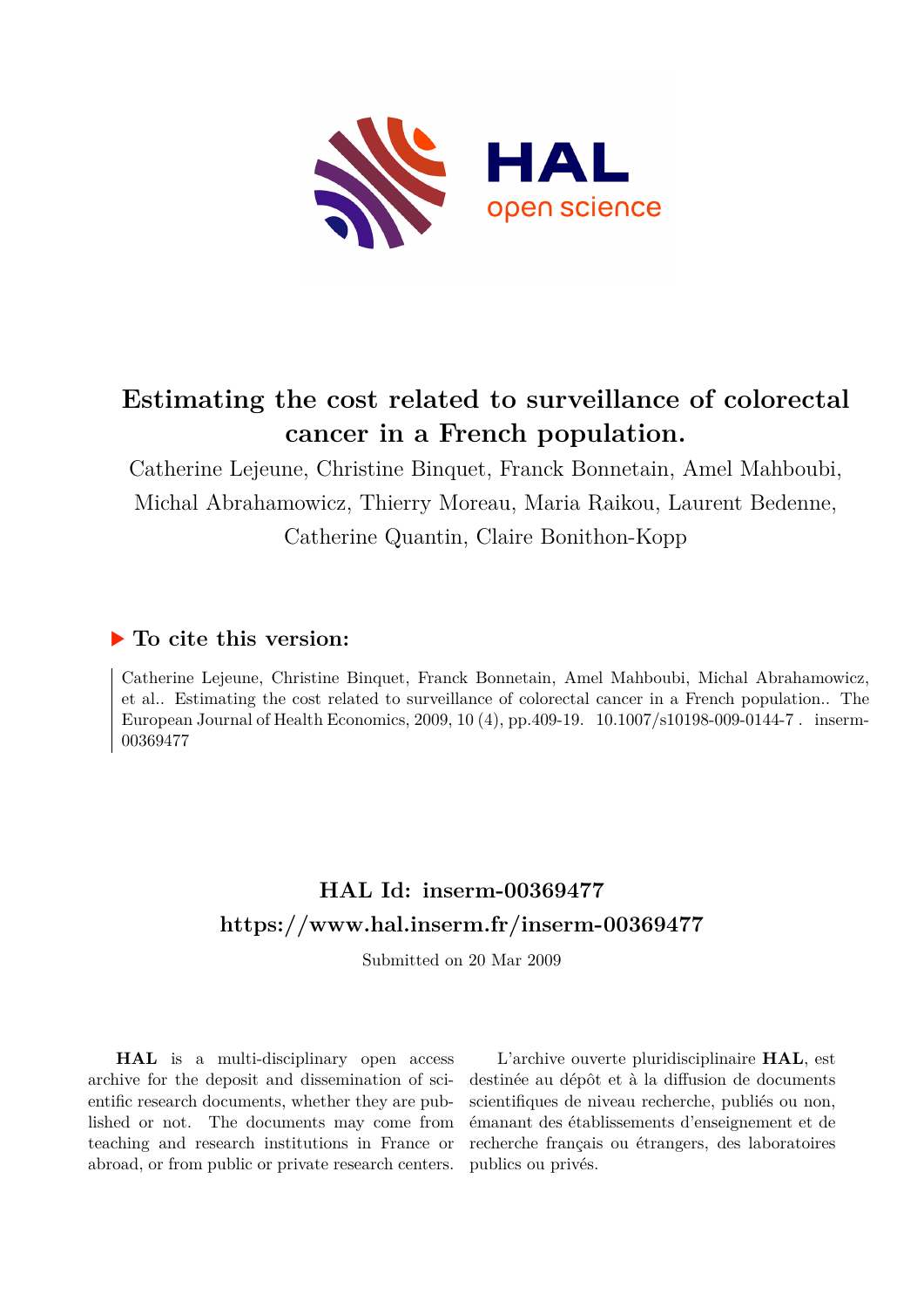# ESTIMATING THE COST RELATED TO THE SURVEILLANCE OF COLORECTAL CANCER IN A FRENCH POPULATION

Catherine Lejeune<sup>a</sup>, Christine Binquet<sup>a</sup>, Franck Bonnetain<sup>a,b</sup>, Amel Mahboubi<sup>a</sup>, Michal Abrahamowicz<sup>c</sup>, Thierry Moreau<sup>d</sup>, Maria Raikou<sup>e</sup>, Laurent Bedenne<sup>a</sup>, Catherine Quantin<sup>a</sup>, Claire Bonithon-Kopp<sup>a</sup>

a Inserm, U866, 7 bd Jeanne d'Arc, BP 87900, F-21079 DIJON Cedex, France ; Univ Bourgogne, 7 bd Jeanne d'Arc, BP 87900, F-21079 DIJON Cedex, France

<sup>b</sup> Medical Information Department, Georges-François Leclerc Center, EA 4184, 1, rue Professeur Marion, BP 77980, 21079 Dijon Cedex, France.

c Department of Epidemiology and Biostatistics, McGill University, 1020 Pine Avenue West, Montreal, Que., Canada H3A 1A2.

d INSERM U780, Epidemiology and Biostatistics, 16 avenue Paul Vaillant Couturier,

Villejuif, 94807 France.

e London School of Economics, Houghton Street, London WC2A 2AE, United Kingdom.

Correspondence to: Catherine Lejeune, Inserm U866, Faculté de Médecine, 7 bd Jeanne d'Arc, BP 87900, F-21079 DIJON Cedex, France. Tel: (+ 33) 3 80 39 34 88, FAX: (+ 33) 3 80 66 82 51. E-mail: catherine.lejeune@u-bourgogne.fr.

f

KEYWORDS: economic evaluation, cost prediction, colorectal cancer, recurrence, surveillance

JEL CODES: C1 - Econometric and Statistical Methods: General

- C10: General
- C13: Estimation

**The original publication is available at www.springerlink.com**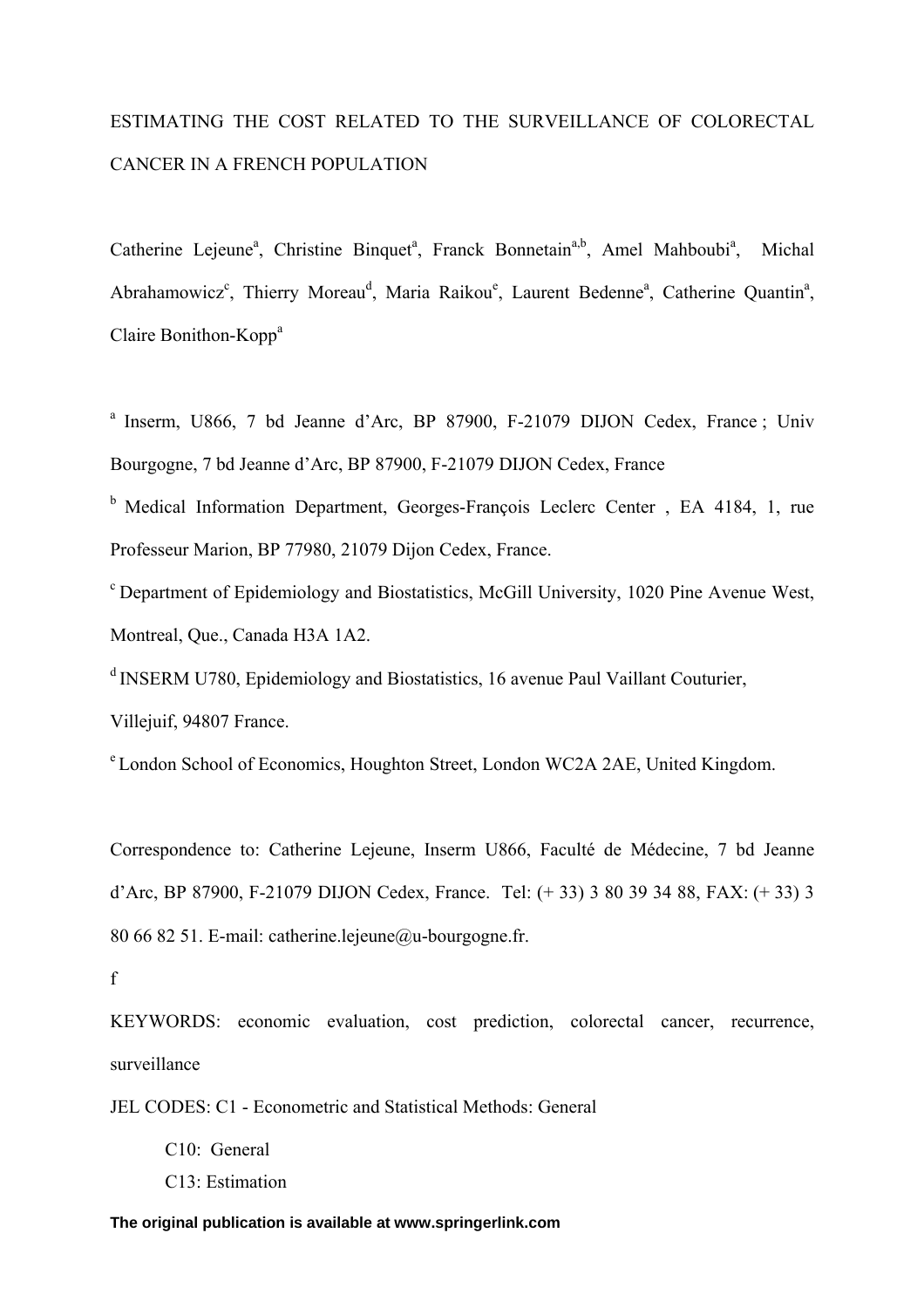#### **Abstract** (150 words)

Little is known about costs related to the surveillance of patients that have undergone curative resection of colorectal cancer. The aim of this study was to calculate the observed surveillance costs for 385 patients followed-up over a 3-year period, to estimate surveillance costs if French guidelines are respected, and to identify the determinants related to surveillance costs to derive a global estimation for France, using a linear mixed model. The observed mean surveillance cost was  $\epsilon$  713. If French recommendations were strictly applied, the estimated mean cost would vary between  $\epsilon$  680 and  $\epsilon$  1 069 according to the frequency of abdominal ultrasound. The predicted determinants of the cost were: age, recurrence, duration of surveillance since diagnosis, and adjuvant treatments. For France, the surveillance cost represented 4.4% of the cost of colorectal cancer management. The cost of surveillance should now be balanced with its effectiveness and compared with surveillance alternatives.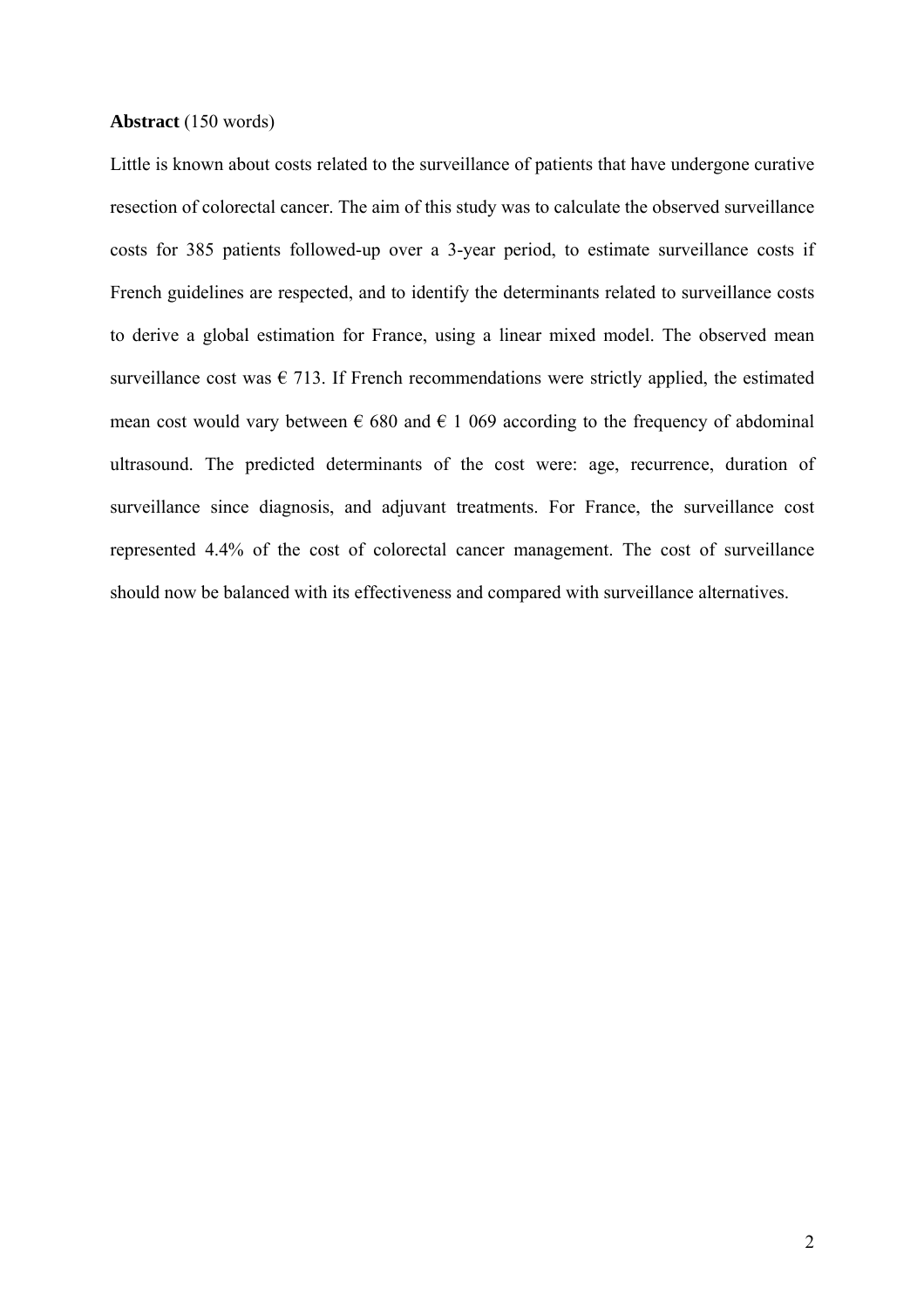### **1. Introduction**

Colorectal cancer is a major health problem. It is one of the most frequent cancers in both sexes in France with approximately 37,500 new cases in 2005 [7]. Data collected by the Burgundy Registry of Digestive Cancers in the administrative area of Côte d'Or between 1976 and 1995 indicate that about 80% of the patients undergo primary resection for cure. Nonetheless, about 9% of these patients will develop a loco-regional recurrence, and 21% of patients will develop metastases following their initial surgical resection. Almost 80% of these recurrences will appear within the first three years after surgery [22].

Current French guidelines for post-surgery management of colorectal cancer issued following the 1998 French Consensus Conference [1] are:

- clinical examination every 3 months for the first 2 years, every 6 months for the next 3 years;
- abdominal ultrasound every 3 to 6 months for the first 3 years, then yearly for 2 years;
- chest x-ray yearly for 5 years;
- colonoscopy after three years, or, if the initial colonoscopy detected at least three adenomas with one >1 cm diameter or presenting a villous component, a colonoscopy performed after 1 year.

In contrast with economic burden associated with the diagnosis and the initial therapeutic management of colorectal cancer, little is known about the costs related to the long-term surveillance of this cancer and their possible variation depending on whether guidelines are respected or not. A recent study performed on a data set of the Burgundy Registry of Digestive Cancers revealed that adherence to French guidelines for surveillance was relatively poor with a large proportion of patients followed-up below the recommendations (47%), and smaller proportions followed-up either in respect of  $(24%)$  or above the guidelines  $(29%)$  [6]. Therefore, due to the variability of surveillance patterns, there is uncertainty on the cost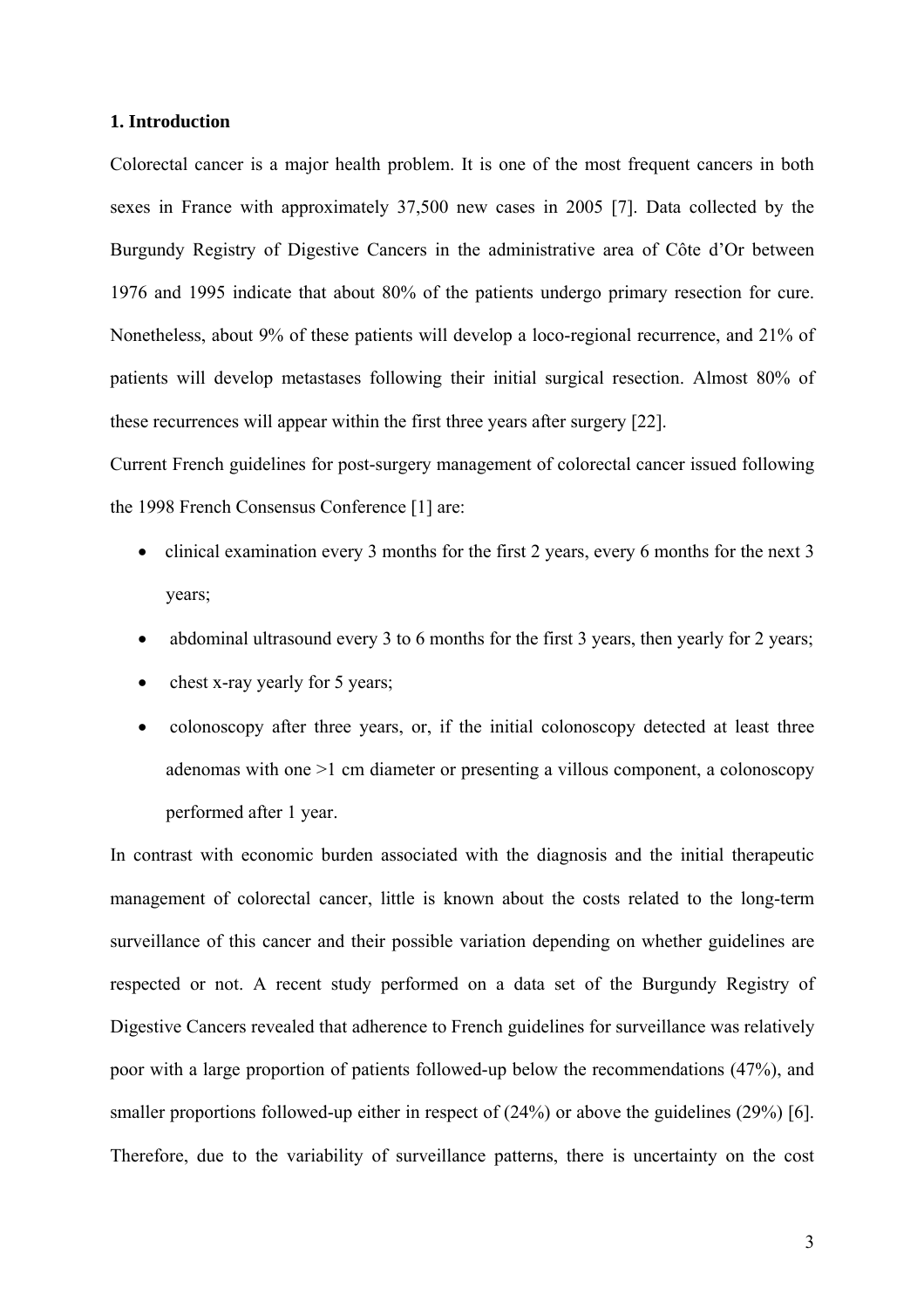associated with surveillance practices. The possibility of a difference between the observed cost and the expected cost of surveillance if guidelines were respected can thus be questioned. The estimation of surveillance cost is of great interest for the French health care insurance system, which reimburses, in a context of scare resources, all medical procedures performed during the surveillance period. Moreover, better knowledge of the cost of surveillance may contribute to the discussion between decision makers and the scientific community on the need to reconsider the content of guidelines, or if the diffusion of these guidelines should be improved.

Therefore, the aim of our population-based study was to determine the cost of surveillance patterns and to compare it with the expected cost of surveillance if French guidelines had been respected. The secondary objective was to identify cost determinants in order to derive a global estimation of surveillance costs for France, and determine what proportion of the total cost of colorectal cancer management is taken up by surveillance.

## **2. Materials and methods**

# **2.1 Study population**

This study included all patients living in two French administrative areas (Côte d'Or and Saône-et-Loire), with a total population of 1,631,100 according to the 2005 census, who were diagnosed with a first colorectal cancer between January and December 1998. These patients were identified by the Burgundy Registry of Digestive Cancer which has recorded all digestive tract cancers occurring in Côte d'Or and Saône-et-Loire since 1976. Cancers were classified according to the TNM classification, T indicating the size or direct extent of the primary tumour, N indicating the degree of spread to regional lymph nodes and M indicating the presence of metastases. TNM stages I, II, III and IV correspond respectively to stages 1 to 4 of the Dukes classification [25].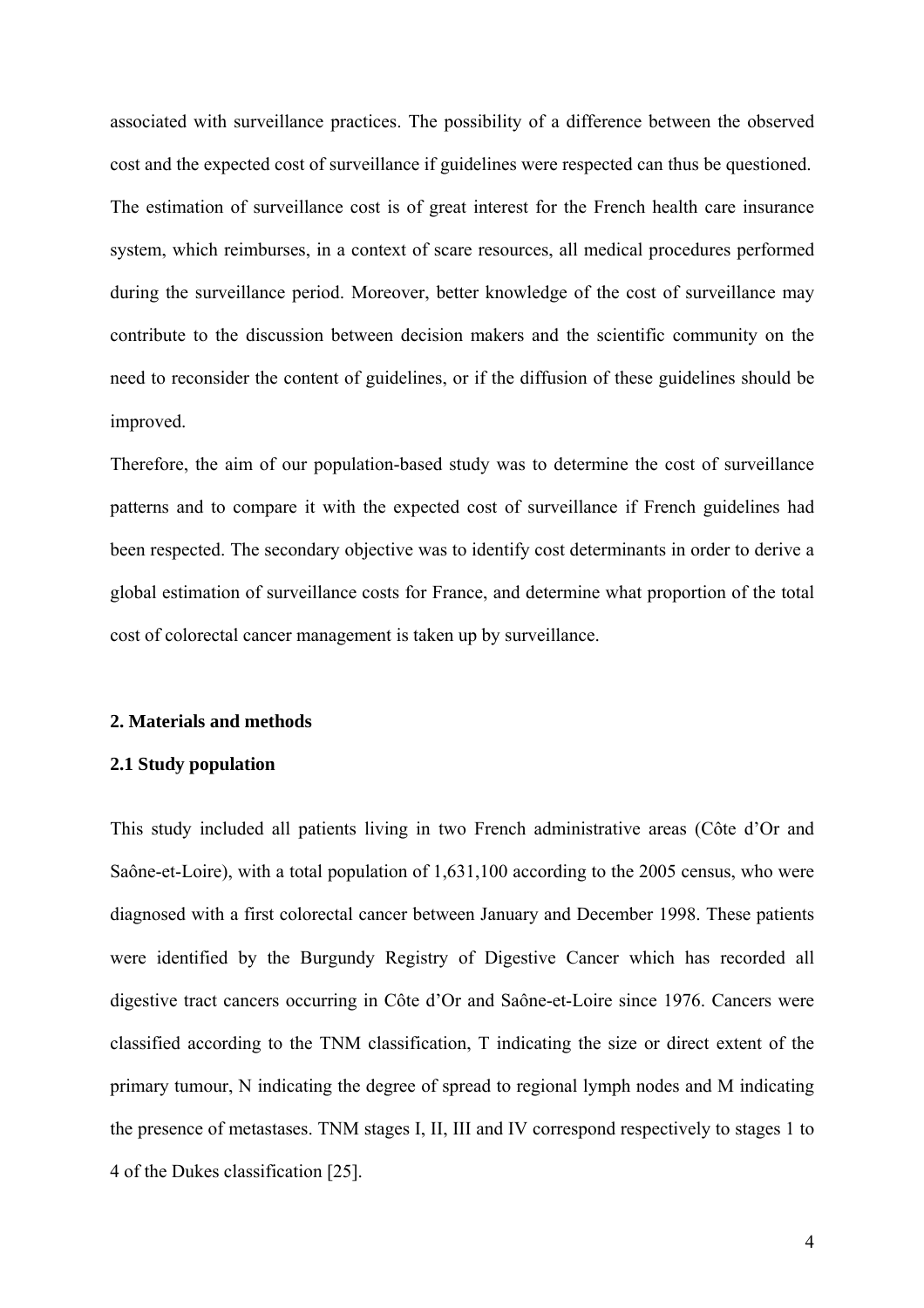## 2.1.1 Inclusion criteria

All patients diagnosed with TNM I, II and III colorectal cancer which could be resected with curative intent were included. In addition, patients with curatively treated stage IV tumours with a surgically removed single liver metastasis were also eligible. Finally 473 patients matched these inclusion criteria.

#### 2.1.2 Exclusion criteria

Patients with evidence of progressive second cancer (n=3), and patients followed for less than 6 months because of recurrence or death after initial surgery (n=63) were excluded. Twenty-two patients with incomplete information on the management of their surveillance were also excluded, leading to a final study population of 385 patients (Figure 1).

#### **2.2 Data collection**

# 2.2.1 Demographic and clinical data

Most initial data were extracted from the registry database. Demographic data included: age, gender, administrative area. Place of residence was also recorded: patients living in towns with more than 2,000 inhabitants were considered as urban residents. Those living in towns with less than 2,000 inhabitants were considered as rural residents. Tumours were characterized according to TNM stage (I, II, III, IV) and location (rectum, colon) defined according the International Classification of diseases,  $9<sup>th</sup>$  Revision. Clinical modifications (ICD-9-CM), and adjuvant treatment (radiotherapy, chemotherapy) were also extracted. The registry database did not provide any information on other clinical baseline data such as comorbidities defined by the Charlson index [9], preoperative complications (occlusion and perforation), recurrence and date of recurrence of the primary tumour, and on surveillance procedures. We thus collected data from all of the physicians involved in the diagnosis and management of patients during the three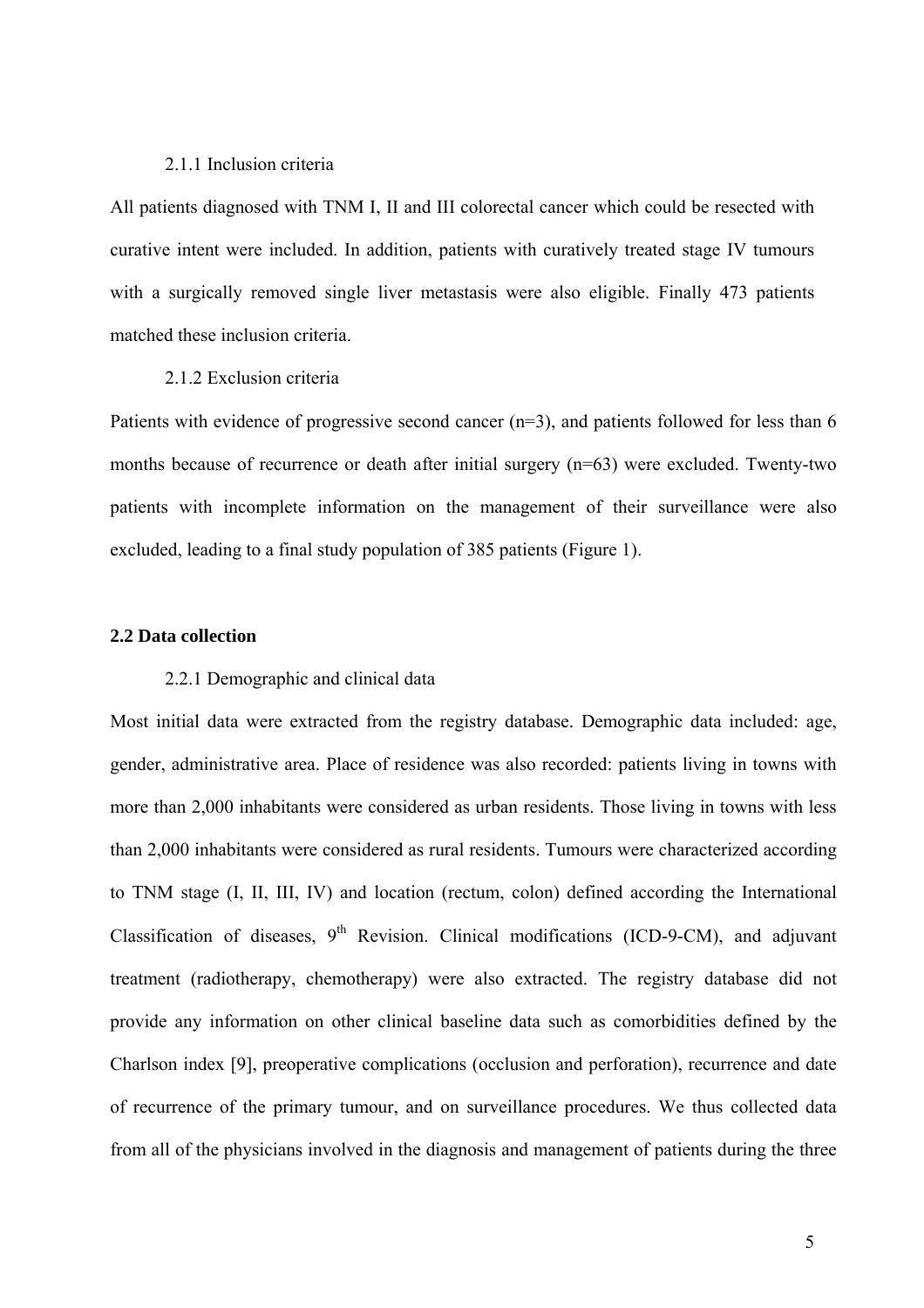first years after curative surgery. The names of surgeons, gastroenterologists, general practitioners were first identified from the registry database. Their medical records were systematically reviewed in order to collect information about surveillance procedures and to identify other physicians (oncologists or other specialists) involved in the surveillance of patients through correspondence and radiological, ultrasound, biological and endoscopic reports.

Data on geographical access to medical care were also recorded. These data referred to the distance that a patient had to travel from his/her place of residence to consult a general practitioner or a gastroenterologist. Distances are expressed in kilometres. Calculations were computed using 'Michelin road network tables' [2]. When a patient's medical record contained no names of general practitioners or gastroenterologists, a theoretical distance was computed from the patient's residence to the nearest general practitioner and gastroenterologist (distance was zero when there was a practice in the patient's town). The decision to include distance to the general practitioner and gastroenterologist was justified by the fact that these doctors performed most of the routine clinical examinations for surveillance [13].

#### 2.2.2 Surveillance data

The medical records from the physicians were systematically searched for information on all surveillance procedures recommended by the 1998 French Consensus Conference for management after curative colic surgery [1]. These surveillance procedures were: clinical examination, abdominal ultrasound, chest x-ray, and colonoscopy. All other surveillance tests were also recorded: tumour markers such as carcinoembryonic antigen (CEA) and cancer antigen 19-9 (CA19-9), other blood tests (cell blood count, liver enzymes, gammaglutamyltranspeptidase, bilibirubin, lactate dehydrogenase, alcaline phosphatase, glutamic-oxaloacetic transaminase, ionogram and creatinine), and other radiographic or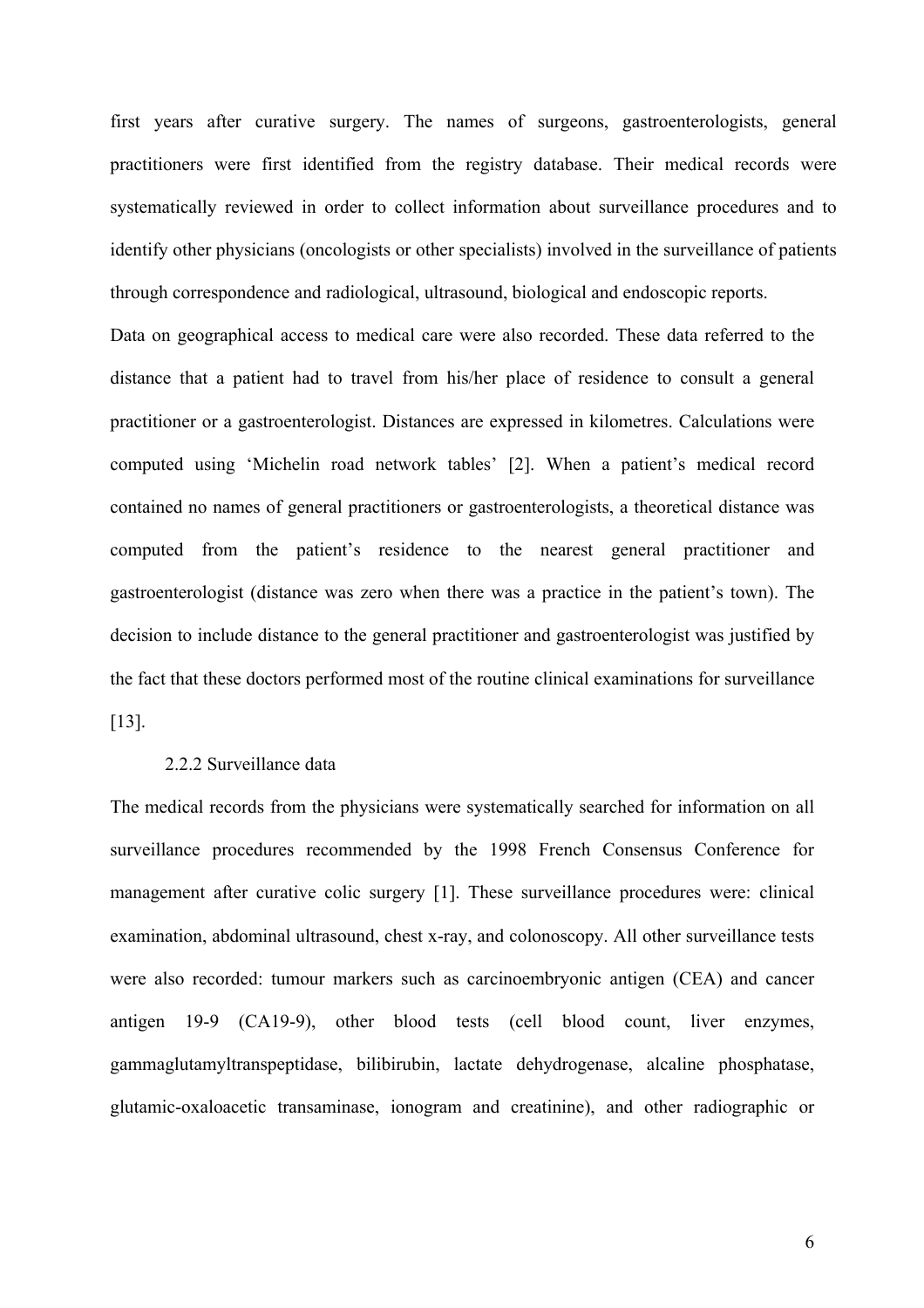endoscopic examinations such as computed tomography, magnetic resonance imaging, scintigraphy and endorectal ultrasonography.

For each patient, all of the surveillance procedures were collected for every quarter (*i.e*. every 3 months) during the period related to the surveillance. The surveillance period started at the date of curative surgery and ended at the date of the procedure showing the first sign of recurrence, or at the end of the 3-year surveillance period if no recurrence occurred.

#### **2.3 Economic analysis**

# 2.3.1 Economic data

The economic analysis was performed from the French national health insurance perspective. Only direct medical costs, expressed in Euros  $(\epsilon)$  were included. Reimbursement prices were used as a proxy of costs. These prices were obtained from three fixed-price scales commonly used in France. Until 2005, the only way to calculate the cost of examinations reimbursed by the French national health insurance system was to use the "Nomenclature Générale des Actes Professionnels" (NGAP), and the "Nomenclature des Actes de Biologie Médicale" (NABM), two price scales of medical and biological procedures. In 2005, a new price scale was introduced: the "Classification Commune des Actes Médicaux" (CCAM), which should take the place of the NGAP and NABM. At the moment however, three scales are used simultaneously. In this study, the most recent versions of the NGAP, NABM and CCAM were used, the NGAP for the year 2005 to estimate the cost of clinical examinations, the NABM for the year 2005 to estimate the cost of tumour markers, and the CCAM for the year 2007 to estimate the cost of all radiographic and endoscopic examinations. All reimbursement prices used in the cost analysis are given in Table 1. The cost of biological tests was not taken into account in the analysis because 75% of this cost was found among patients treated by chemotherapy. Thus it was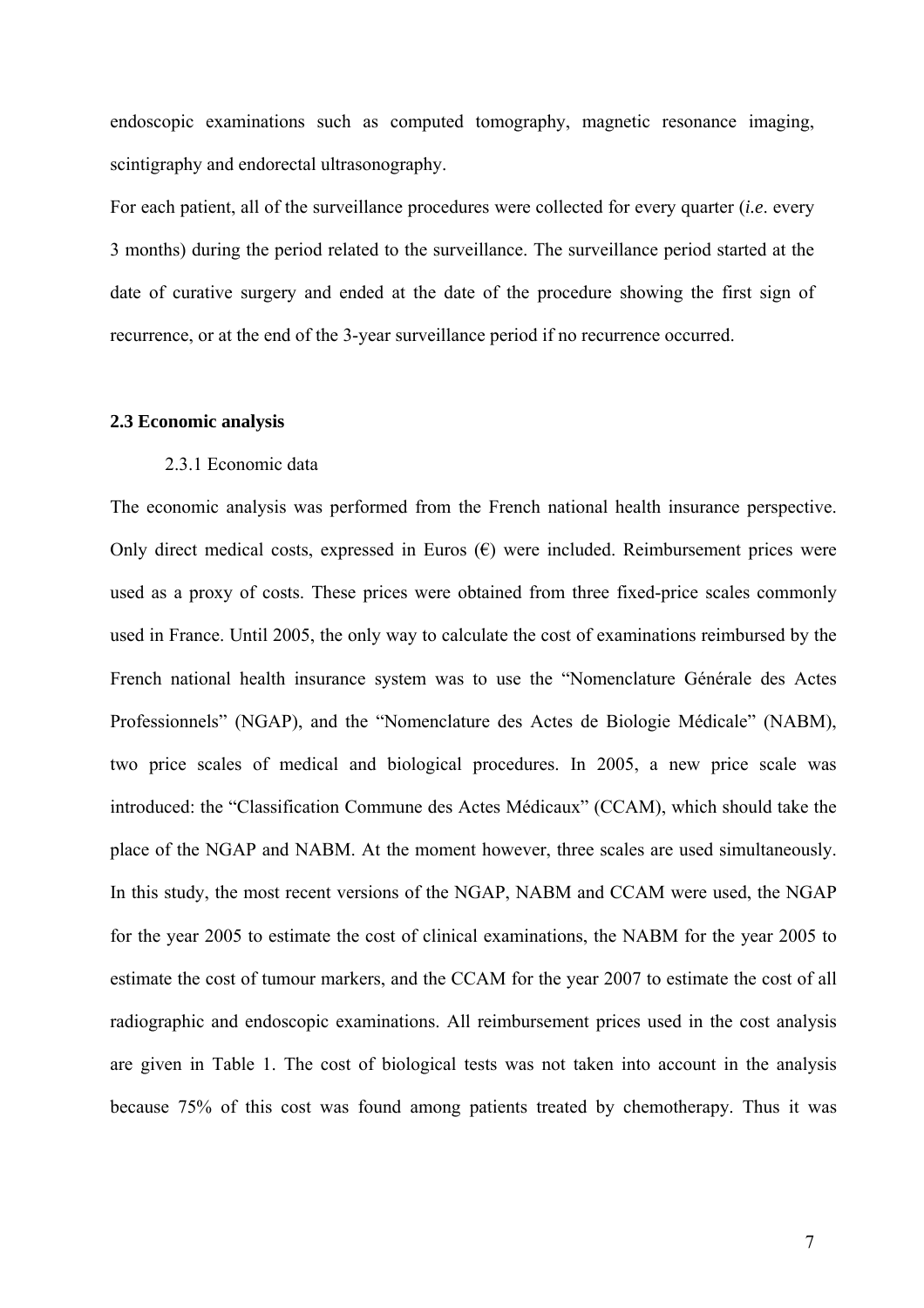assumed that it was related to the specific follow-up of chemotherapy patients, and could therefore not be included in surveillance costs related to colorectal cancer.

#### 2.3.2 Observed costs

Observed surveillance costs were calculated by summing up, quarter by quarter, the costs of all of the recorded medical procedures performed (consultations, radiographic and endoscopic examinations, and tumour markers).

## 2.3.3 Expected costs of surveillance according to the French guidelines

The expected surveillance costs were estimated for each patient, quarter by quarter, taking into account the duration of the surveillance period and the French Conference Consensus guidelines (medical procedures recommended and intervals between medical procedures). First, the expected number of clinical examinations, abdominal ultrasounds, chest x-rays, and colonoscopies as recommended by the Conference Consensus was estimated for each patient according to the duration of the surveillance (until recurrence or until the end of the three-year surveillance period if no recurrence was detected). Then the expected cost of surveillance was calculated using the NGAP, NABM and CCAM for each patient and for each quarter of their surveillance period. Because abdominal ultrasound could be performed either every 3 or every 6 months according to the French guidelines, two expected surveillance costs were estimated. The first corresponded to the situation where abdominal ultrasound was performed every 3 months; the second corresponded to the situation where abdominal ultrasound was performed every 6 months.

Discounting was not be applied because observed surveillance costs and expected surveillance costs were estimated over the same period of time, *ie* 3 years.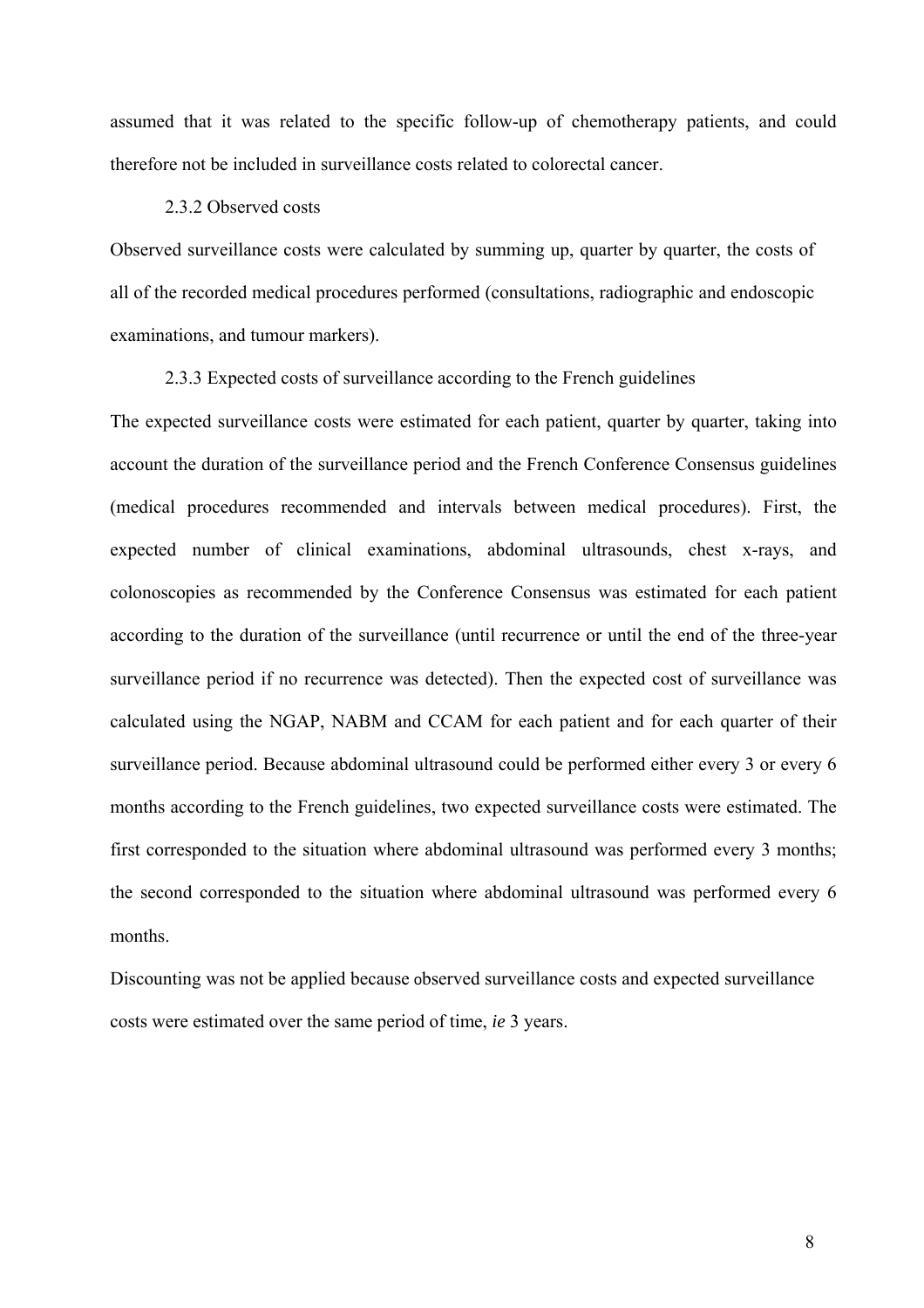#### **2.4 Statistical analysis**

The z-test was used to determine the statistical difference between the observed surveillance cost and the two estimated surveillance costs. The difference between surveillance costs was considered significant when the p value was lower than 0.05.

In order to identify independent determinants of the observed surveillance cost, a multivariable linear mixed model analysis of variance for repeated data was used [21]. The cost related to the surveillance, log-transformed to reduce its skewness, was used as the dependent variable. Variables introduced into the model were: the quarter, defined as a time variable from 1 to 12 and assumed to have a linear effect on the cost; recurrence categorised into three categories: absence of recurrence, recurrence detected during a medical visit for symptoms, recurrence detected during a routine medical visit; age categorised as:  $\leq 65$ ,  $65-74$ ,  $\geq 75$ ; gender; administrative area (Saône-et-Loire, Côte d'Or); urban or rural area of residence; tumour location (rectum, colon); TNM stage at diagnosis (I, II, III+IV), preoperative complications (No, Yes), comorbidities (No,Yes); adjuvant chemotherapy (No, Yes); adjuvant radiotherapy (No, Yes), distance to general practitioner (0 kilometers, > 0 kilometers) and distance to the gastroenterologist (<15 kilometers,  $\geq$  15 kilometers). A coefficient above 0 for a given dummy indicator meant that the surveillance cost was higher for a subgroup compared to the reference subgroup.

In the multivariable linear mixed model analysis of variance for repeated data, we stipulated  $Y_i$  as the n<sub>i</sub> dimensional cost vector for subject i, 1≤i≤N, N being the number of subjects. Therefore the linear mixed-effects model with serial correlation could be written as:

$$
Y_i = X_i \beta + Z_i b_i + W_i + \epsilon_i,
$$

 $X_i$  and  $Z_i$  were (n<sub>i</sub> x p) and (n<sub>i</sub> x q) known design matrices, β was the p-dimensional vector containing the fixed effects and  $b_i \sim N(0,D)$  was the q-dimensional vector containing the random effects.  $\varepsilon_i \sim N(0, \sigma^2 \text{In}_i)$  was a n<sub>i</sub>-dimensional vector of measurement error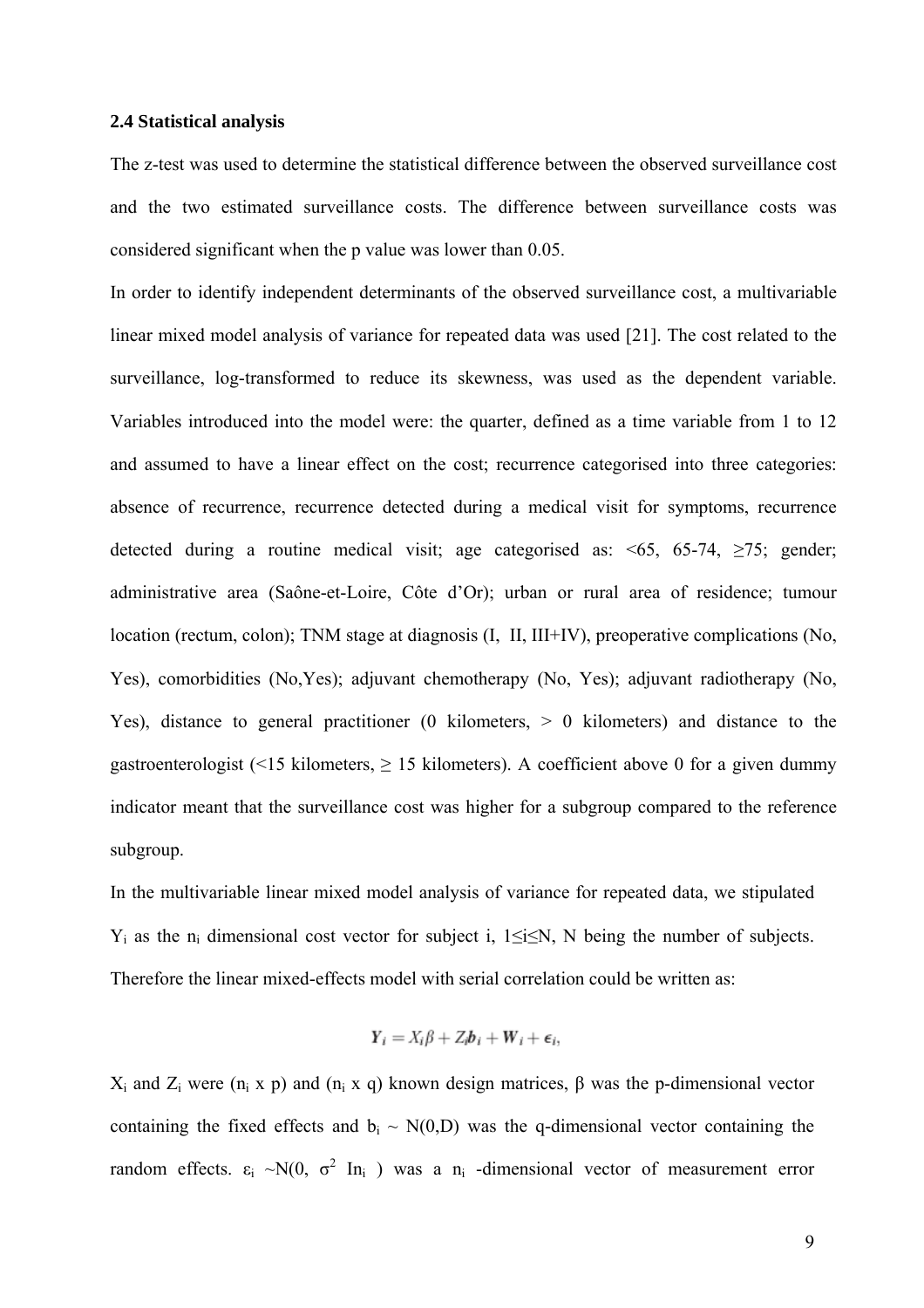components. Serial correlation was captured by using a Gaussian stochastic process, Wi, which is assumed to follow an N(0,  $\tau^2$  H<sub>i</sub>) law. The serial covariance matrix Hi only depends on i through the number ni of observations and through the time points  $t_{ii}$  at which measurements are taken. The fixed-effects parameters captured the influence of explanatory variables on the mean structure, exactly as in the standard linear model. However, the occurrence of random effects and a structured covariance matrix distinguished the linear mixed model from the standard linear model by taking into account repeated measurements of the same experimental unit, with spatially correlated data. Part of the covariance structure arises from so-called ''random effects'' (*i.e.,* additional covariate effects with random parameters). These are effects that arise from the characteristics of individual subjects. A compound symmetry covariance structure and an autoregressive variance structure were tested. The choice of the covariance structure was based on the Akaike information criteria. The analysis was conducted using SAS package version 9.1.

## **2.5 Model validation**

The model was validated by comparing the observed average cost per patient to the predicted average surveillance cost for nine hypothetical patient profiles with different age (<65, 65-74, ≥75), and TNM stage of the tumour (I, II, III+IV). The "smearing estimator" developed by Duan, *et al,* was used to back-transform the log of cost in order to allow cost predictions [16]. Stratification of the surveillance cost according to the age and the TNM stage distribution was justified by the fact that stage is known to be a major prognostic factor. Moreover, age and stage are two basic parameters characterizing the clinical status of the patient at the time of diagnosis and may strongly influence the intensity of surveillance.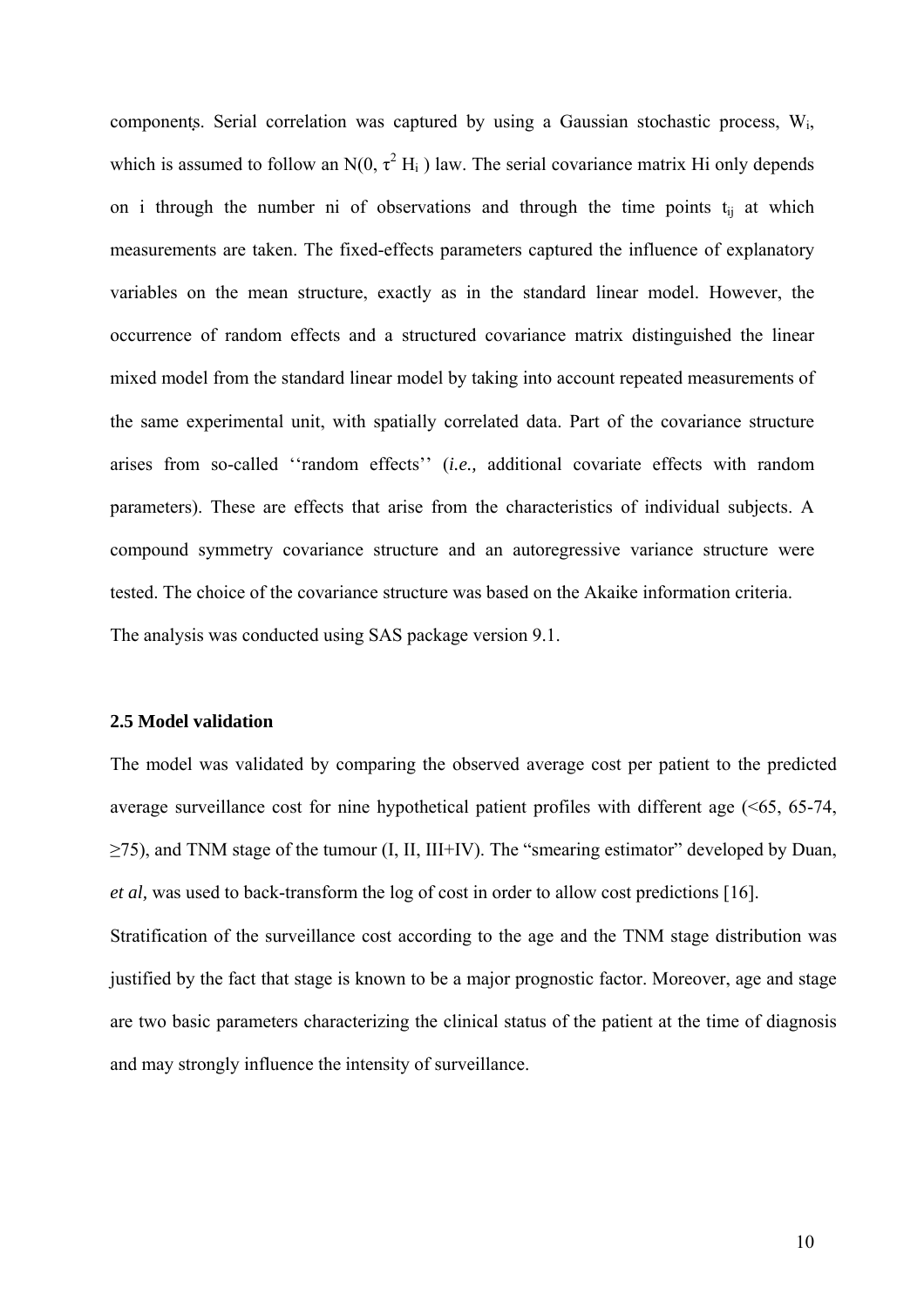#### **3. Results**

## **3.1 Sample characteristics**

Overall, 385 patients were included in this study. Among them, 98 (25%) presented a recurrence before the end of the 3-year period. The remaining 287 patients were followed until the end of the 3-year period. (Table 2). Characteristics of the study population are detailed in Table 3. The mean age was 70.4 years (standard deviation 11.3 years). Sixty-three percent of patients were living in a rural area (n=242). The tumour was located in the colon for 255 patients (66%). Only 17% patients were diagnosed with stage I cancer (n=65). Most of the patients had neither comorbidities (n=273), nor preoperative complications (n=344). Adjuvant chemotherapy and radiotherapy was given to 105 (27%) and 58 (15%) patients respectively.

#### **3.2 Observed and expected cost of surveillance**

#### 3.2.1 Observed cost

The total observed cost of the 3 years of surveillance was  $\epsilon$  274,421 for the 385 patients included in the study (Table 4). The average cost per patient was thus  $\epsilon$  713. Eighty-six percent of the total surveillance cost was associated with medical procedures recommended by French guidelines ( $\epsilon$  235,976). The cost of recommended procedures was mostly composed of clinical consultations and abdominal ultrasounds. Fourteen percent of the total cost of the 3 years of surveillance was associated with medical procedures that were not recommended by French guidelines ( $\in$  38,445), mainly analyses for tumour markers.

#### 3.2.2 Expected cost

The two expected costs of the surveillance period were estimated according to intervals for abdominal ultrasound recommended by French guidelines. They were compared to the observed surveillance cost (table 5). Results showed that the observed surveillance cost was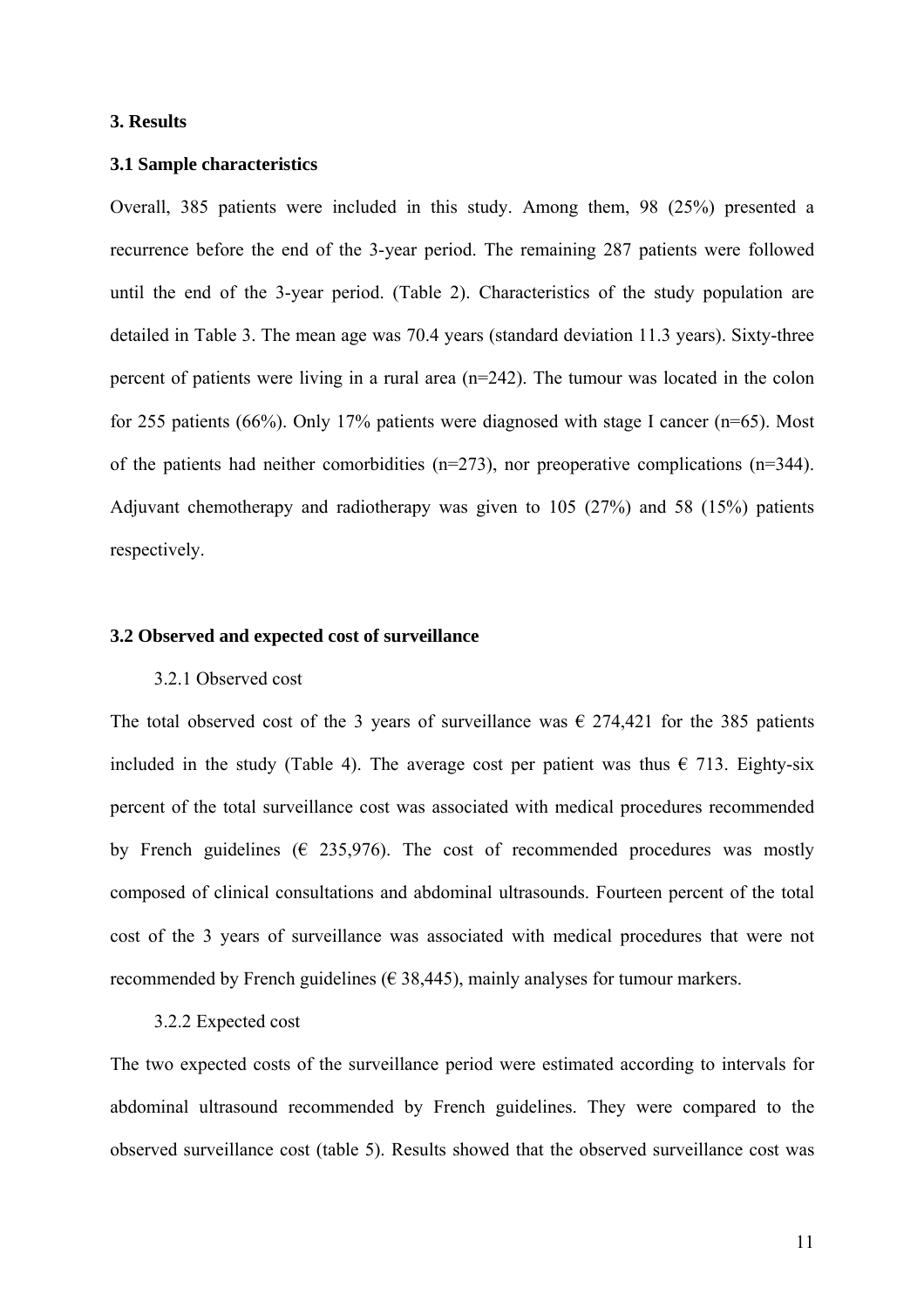close to the expected cost if abdominal ultrasound was performed every 6 months (respectively  $\in$  713 and  $\in$  680 on average per patient (p=0.04)). If abdominal ultrasound was performed every 3 months, the expected cost was clearly higher than the observed cost (respectively  $\in$  713 and  $\in$  1,069 on average per patient (p<0.001)).

#### **3.3 Independent factors associated with the observed cost of 3 years of surveillance**

The model was finally based on an autoregressive structure. Results of the multivariable analysis are shown in Table 6. After adjusting for the other covariates, adjuvant treatments, age, recurrence, and quarter were found to be significant determinants of surveillance costs. Both chemotherapy and radiotherapy were associated with higher surveillance costs compared to the absence of adjuvant treatment  $(p<0.0001$  and  $p=0.03$  respectively) even after adjustment for stage at diagnosis and after exclusion of costs of biological tests, which were assumed to be related to specific post-chemotherapy follow-up. Patients whose recurrence was detected during either a medical visit due to symptoms or during routine medical visit, were found to have a higher mean surveillance cost than patients with no recurrence during the 3-year period ( $p=0.005$  and  $p<0.0001$  respectively). Age was also related to surveillance costs: patients aged over 75 years had a lower cost than patients less than 65 years (p=0.007). Time since diagnosis was also found to be a determinant of surveillance costs. The longer the surveillance period, the lower the mean surveillance cost  $(p<0.0001)$ .

# **3.4 Validation of the model**

The model was validated by comparing the average observed surveillance cost to the average predicted surveillance cost for patients with colorectal cancer, alternative combinations of age category ( $\leq 65$ , 65-74,  $\geq 75$ ) and stage at diagnosis (I, II, III+IV). Comparisons between predicted costs and observed costs are illustrated in Figure 2. This comparison is represented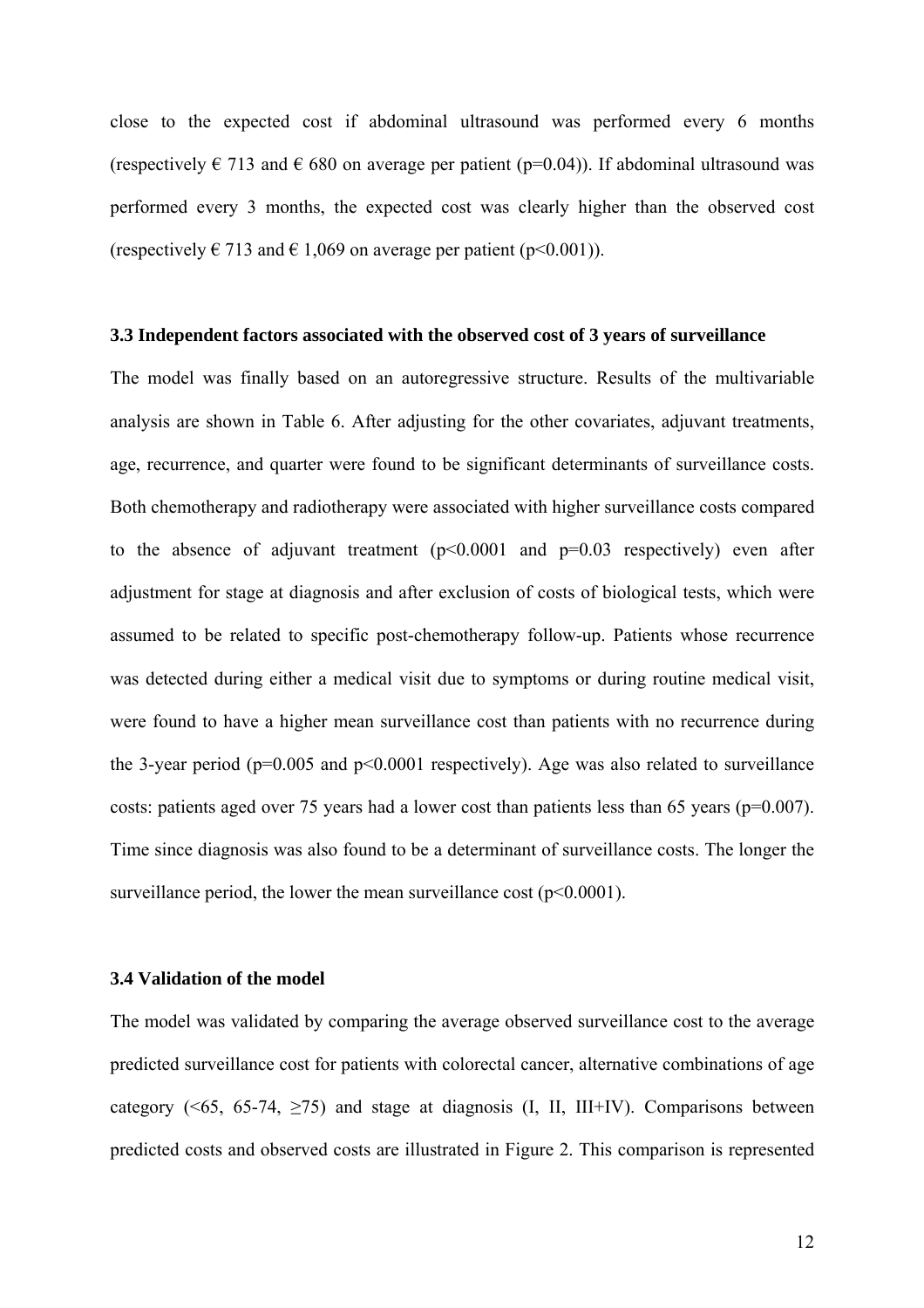by the difference between observed and predicted cost quarter by quarter over the 3-year period related to the surveillance. Globally, predicted and observed costs are relatively concordant, even though a greater difference can be noticed among patients with stage III or IV cancer and those younger than 65 years. Patients younger than 65 years had predicted surveillance costs of  $\in 642, \in 1,140$  and  $\in 2,646$ , respectively, depending on the stage (I, II, III+IV). The corresponding observed costs were  $\epsilon$  617,  $\epsilon$  883 and  $\epsilon$  996, respectively. For patients aged 65-74, average predicted costs were  $\epsilon$  523,  $\epsilon$  921 and  $\epsilon$  1,574 respectively, while the observed costs were  $\epsilon$  568,  $\epsilon$  774 and  $\epsilon$  847. For patients over 75 years old, predicted costs were € 489, € 604 and € 867, *versus* mean observed costs of € 660, € 526 and  $\epsilon$  606, respectively.

#### **3.5 Estimation of the economic burden of colorectal cancer surveillance in France**

In order to assess surveillance costs in France, average age- and TNM stage-specific costs predicted by the linear mixed model were applied to the 36,000 new cases of colorectal cancer diagnosed in France in 2000 [24]. The distribution of these 36,000 colorectal cancers according to age and TNM stage at diagnosis was estimated using data from the Association of French Cancer Registries (Francim network), which covers 12 areas in France and provides French national estimations of cancer incidence and mortality from data of all French cancer registries [3]. As indicated in Table 7, the cost of surveillance in France was estimated to be  $\epsilon$ 42,357,068. To assess the economic burden of colorectal cancer surveillance in France, the surveillance cost was related to the total cost of treatment for colorectal cancer in France, estimated from the 36,000 new cases diagnosed in 2000, and the average costs of treatment of colorectal cancer per patient according to TNM stage, estimated with the database of the Burgundy Cancer Registry [11]. The cost of treatment of colorectal cancer in France was estimated at  $\epsilon$  930,828,696. Therefore, the estimated cost of surveillance in France accounts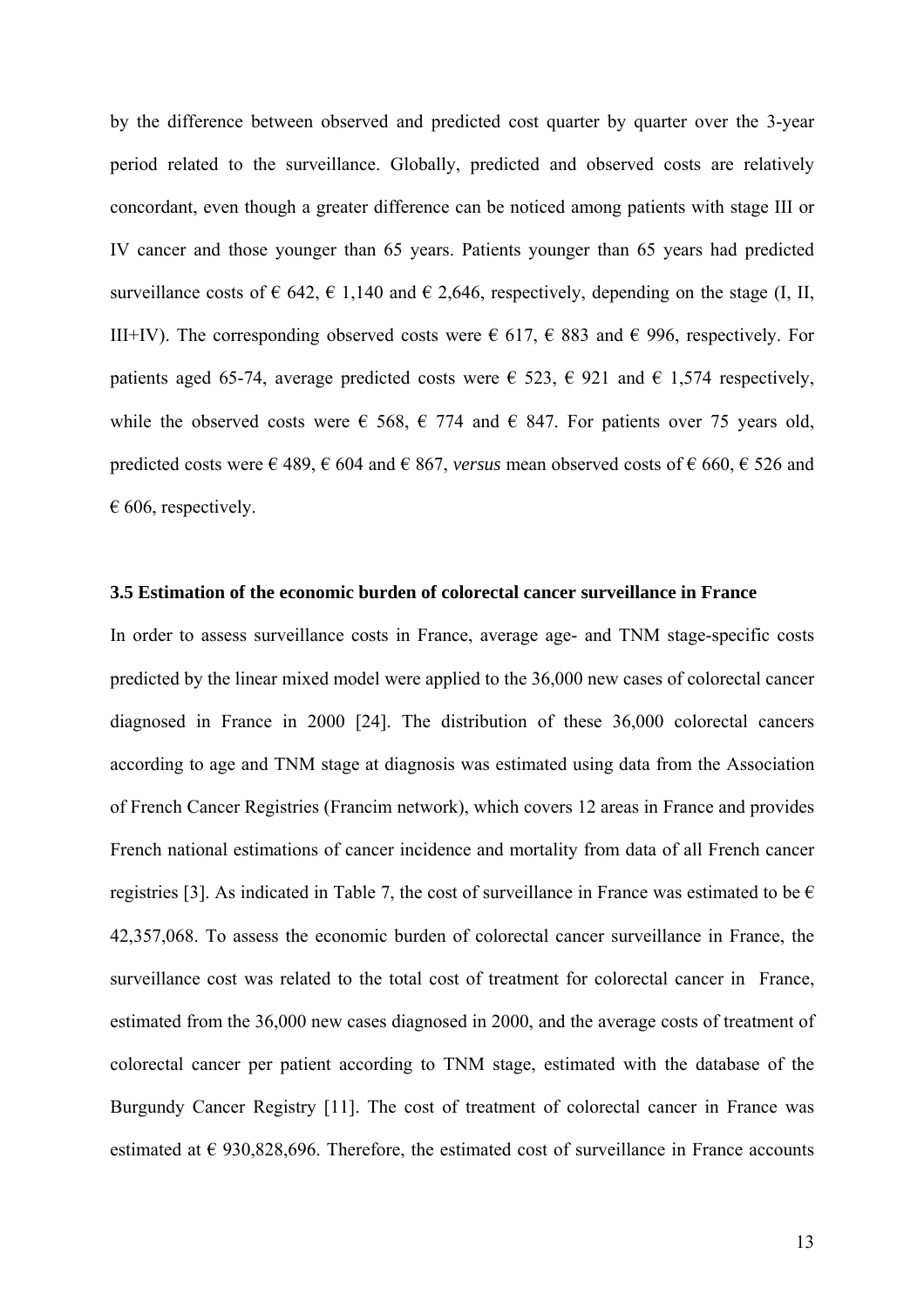for 4.4% of the total management cost for colorectal cancer (*i.e.* treatment cost and surveillance).

# **4. Discussion**

The first originality of this work lied in the estimation of the economic burden of observed surveillance practices compared to recommended surveillance guidelines. The study showed that the observed surveillance cost was near to the lowest boundary of the expected surveillance cost if French guidelines were respected. This result can be explained by the fact that almost two thirds of patients underused or respected the guidelines [6]

As far as we know, most of previously published international studies on the topic of colorectal cancer surveillance only assessed adherence to recommended guidelines. These studies showed that most of the time recommendations were not strictly followed, and suggested either that the content of existing guidelines be reconsidered or that practitioner should receive further training [17,18,19,10,12,20,23,26]. However, none of them compared the observed cost of surveillance with the expected costs if guidelines had been respected. To our knowledge, the only study that could be really compared to our work is French. This study estimated the cost of a surveillance period following curative resection for colorectal cancer using data from the Herault Tumor Registry [4,5]*.* Their results showed that the cost of the examinations not recommended by the Consensus Conference accounted for 30% of the total observed surveillance expenditures. The average cost per patient was estimated to be  $\epsilon$ 843 over a 5-year period. Our study showed some different results: the cost of nonrecommended surveillance procedures accounted for 14% of the total cost of surveillance, and the average cost per patient was estimated to be  $\epsilon$  713. This difference can be explained by the choice of the surveillance period (5 years *versus* 3 years in our study). The choice of a 3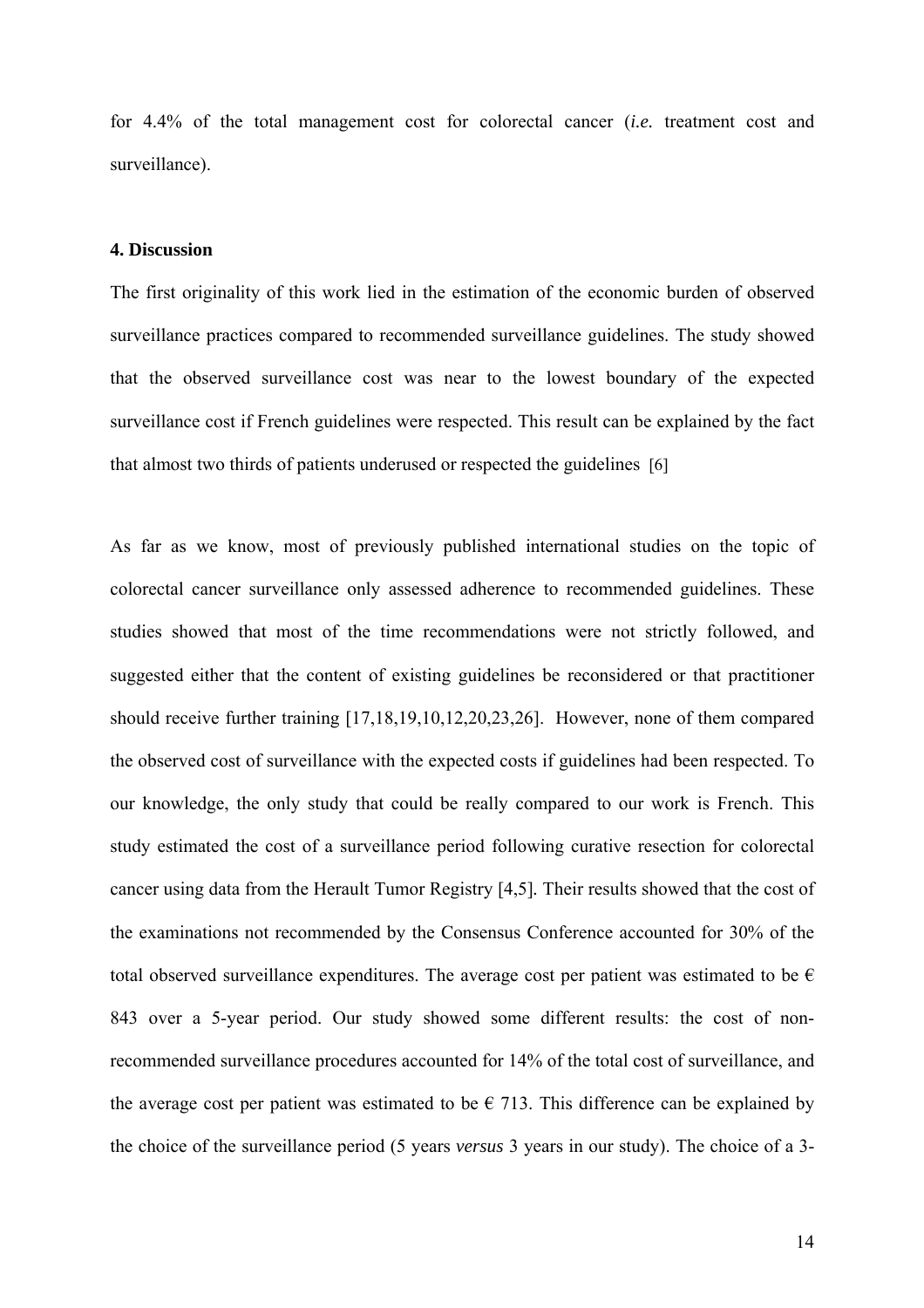year period in our study was justified by the fact that 80% of recurrences appear within the first three years after surgery [22]. The difference can also be explained by the exclusion of the costs of biological tests from the calculation of the observed surveillance cost. We estimated that three-quarters of the cost of biological tests was related to patients treated with chemotherapy. Therefore this cost could not really be considered as the cost related to the surveillance of colorectal cancer after curative surgery. One last explanation could be that our study was performed after the Consensus Conference whereas the Herault' study was performed before. Indeed, patients included in the Herault' study underwent a potentially curative resection of colorectal cancer in 1992.

Another original contribution of our work was the identification of the determinants of costs using a mixed model analysis of variance for repeated measurements. This model is known to manage repeated data. It was appropriate for our study because the history of individual costs was available at each quarter of the 3-year period. The other main advantage of the model is to allow meaningful interpretation of coefficients. This is not the case for other methods such as the Cox model [14]. The Cox model requires no specific assumptions on the distribution of costs and allows cost-to-event to be taken into-account. However, hazard ratios provided by the Cox model are difficult to interpret in practice when applied to costs. Our model was validated by comparing the observed and the expected cost of profiles of patients differing by their age and the TNM stage at diagnosis of their colorectal tumour. The results showed a relatively close concordance, except for the youngest patients and those with stage III or IV cancer. This could be explained by the small size of these groups of patients.

The model showed that surveillance costs were higher among patients treated with chemotherapy or radiotherapy than among patients without adjuvant treatment. These results could suggest that patients undergoing adjuvant treatment are followed more closely than

15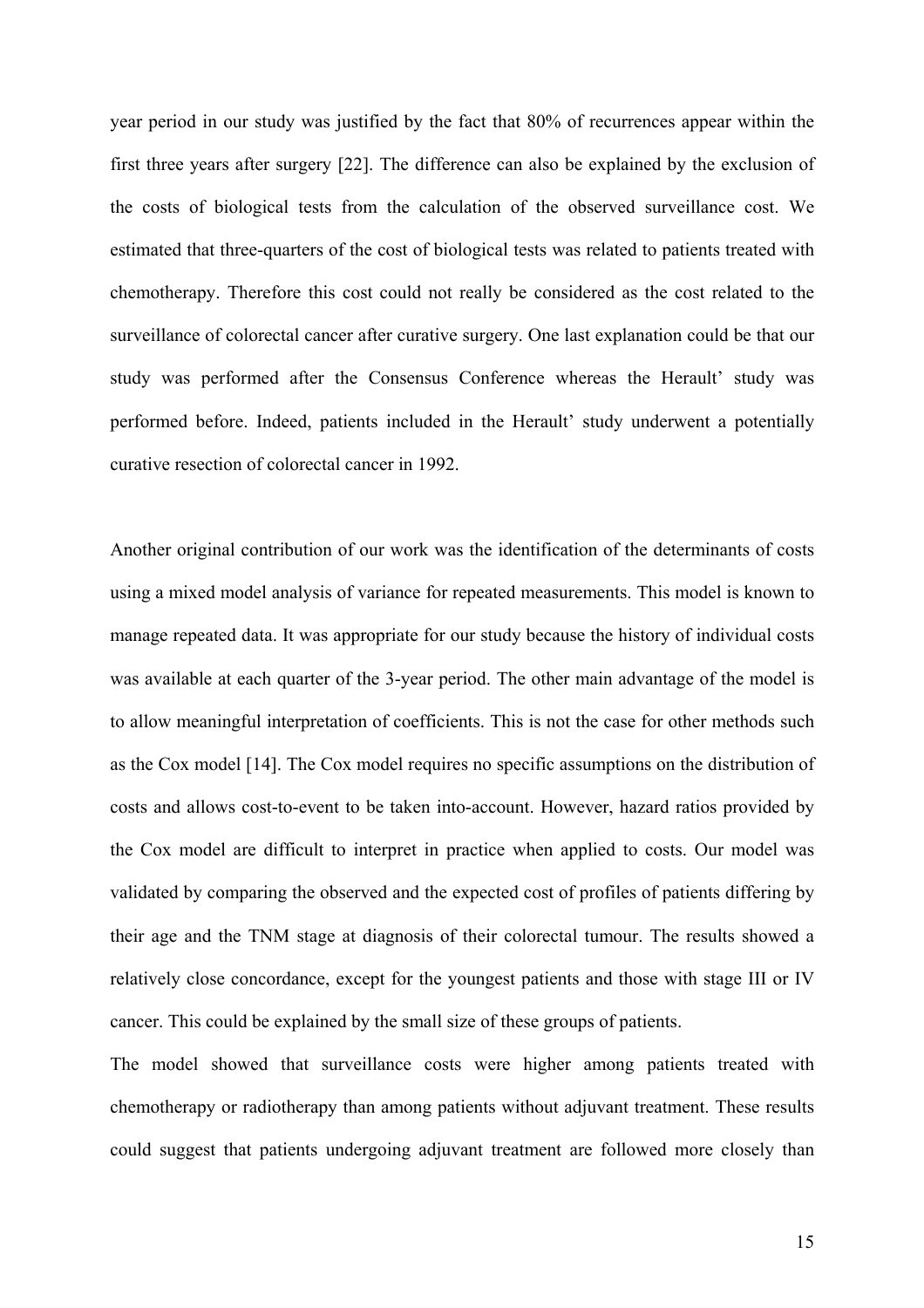patients without adjuvant treatment, even after exclusion of costs of biological tests performed during the surveillance period. Certain sociological and psychological factors may also influence the intensity of follow-up. Another important result was the influence of age on surveillance costs. A more advanced age (*i.e* patients over 74) was associated with a lower surveillance cost than that for younger patients. Low costs can be due to either quantitative factors (smaller number of consultations and radiographic and endoscopic examinations), and/or monetary factors (low cost examinations). A previous analysis on the same population comes in support of the finding in our study, and showed that inclusion in the intensive follow-up pattern rather than in the minimal follow-up pattern was independently predicted by age  $\leq 65$  years, advanced tumour stage, chemotherapy and, with a borderline significance level, by radiation therapy [6].

One last original contribution of our study was to use determinants of the costs in order to derive a global estimation of surveillance costs for France as a whole. We showed that surveillance costs represented less than 5% of the total cost of colorectal cancer management. Although we can not rule out possible variations in surveillance costs across geographical areas, we have reasons to believe that our cost estimation is relevant for the whole of France, even though registry data set covers only two geographical areas. This estimation was based on an unselected population from two districts that may be considered representative of France as a whole because their colorectal cancer incidence and mortality rates, as well as their public and private cancer care facilities are comparable to the national average. Moreover, age and TNM stage distribution of cancer cases were close to those observed in all French districts covered by the Association of French cancer registries [3], which covers about 16% of the French population. Our global estimation, however, could be criticized because it was based on two parameters only: the age and TNM stage distribution. Even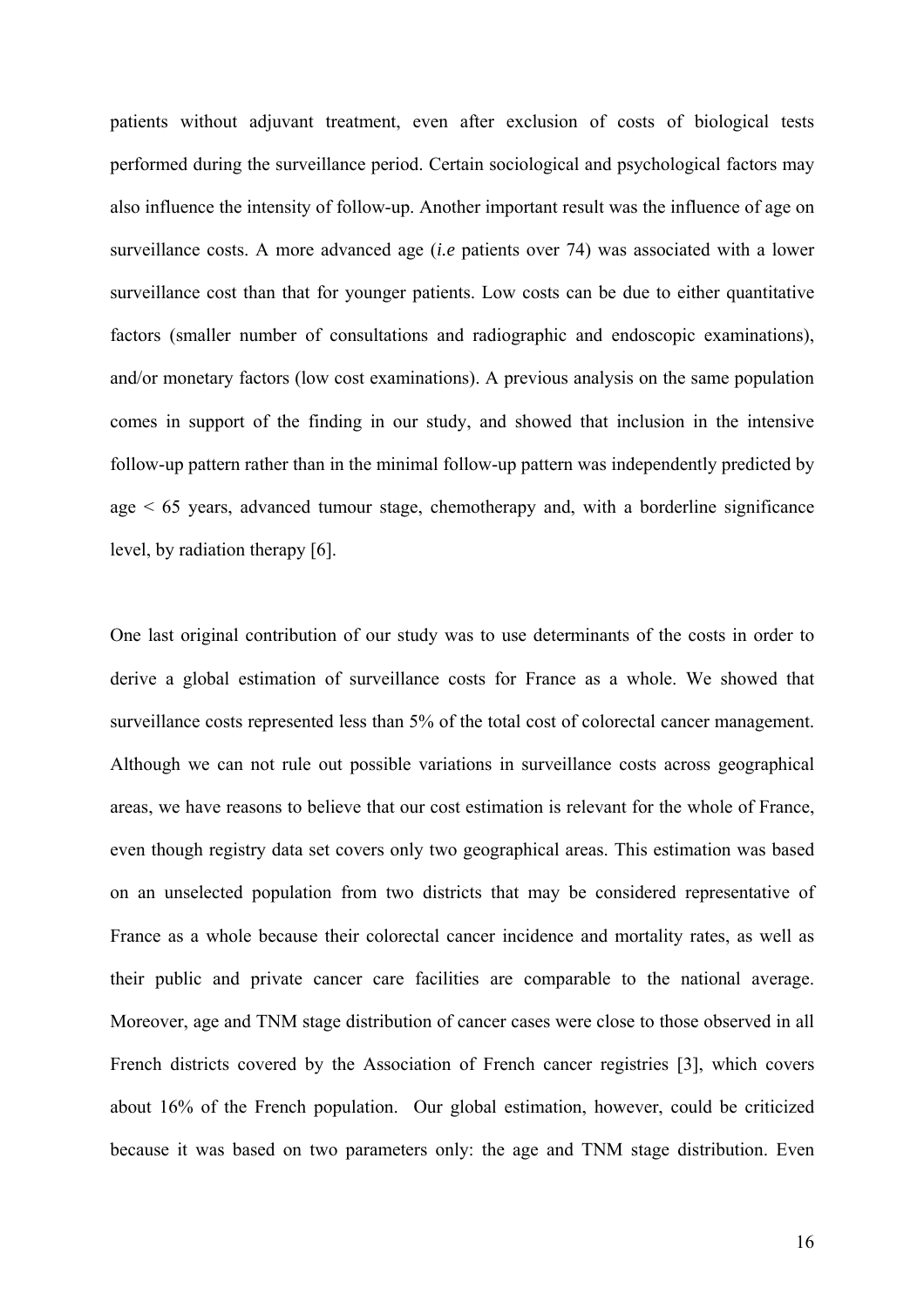though they can be considered major parameters to characterize the status of the patient at the time of diagnosis, other variables such as tumour location or adjuvant treatment could have been included.

This work can be considered as a cost-of-illness study. This approach has often been criticized because the only information it provides is a global cost and an average cost per patient associated with a health care strategy [8]. Therefore, despite the originality of the topic, our results are not sufficient to suggest reconsidering the content of French guidelines. In this context, a cost-effectiveness analysis comparing a conventional surveillance program as recommended by French guidelines with an intensive surveillance program based on the use of computed tomography, abdominal ultrasound and colonoscopy as suggested by the American Society of Clinical Oncology in 2005 [15] could be of interest and help in decision making. As far as we know, no cost-effectiveness analysis has been undertaken in the French context yet. Our work could provide a framework by providing economic data required by such an analysis.

In conclusion, this population-based study showed that despite imperfect adherence to French guidelines, surveillance cost accounted for a small part of the total cost of management of colorectal cancer. Moreover surveillance costs were close to the expected costs if guidelines had been respected. The decision to reconsider the content of guidelines now depends on either new medical evidence, or medico-economic information.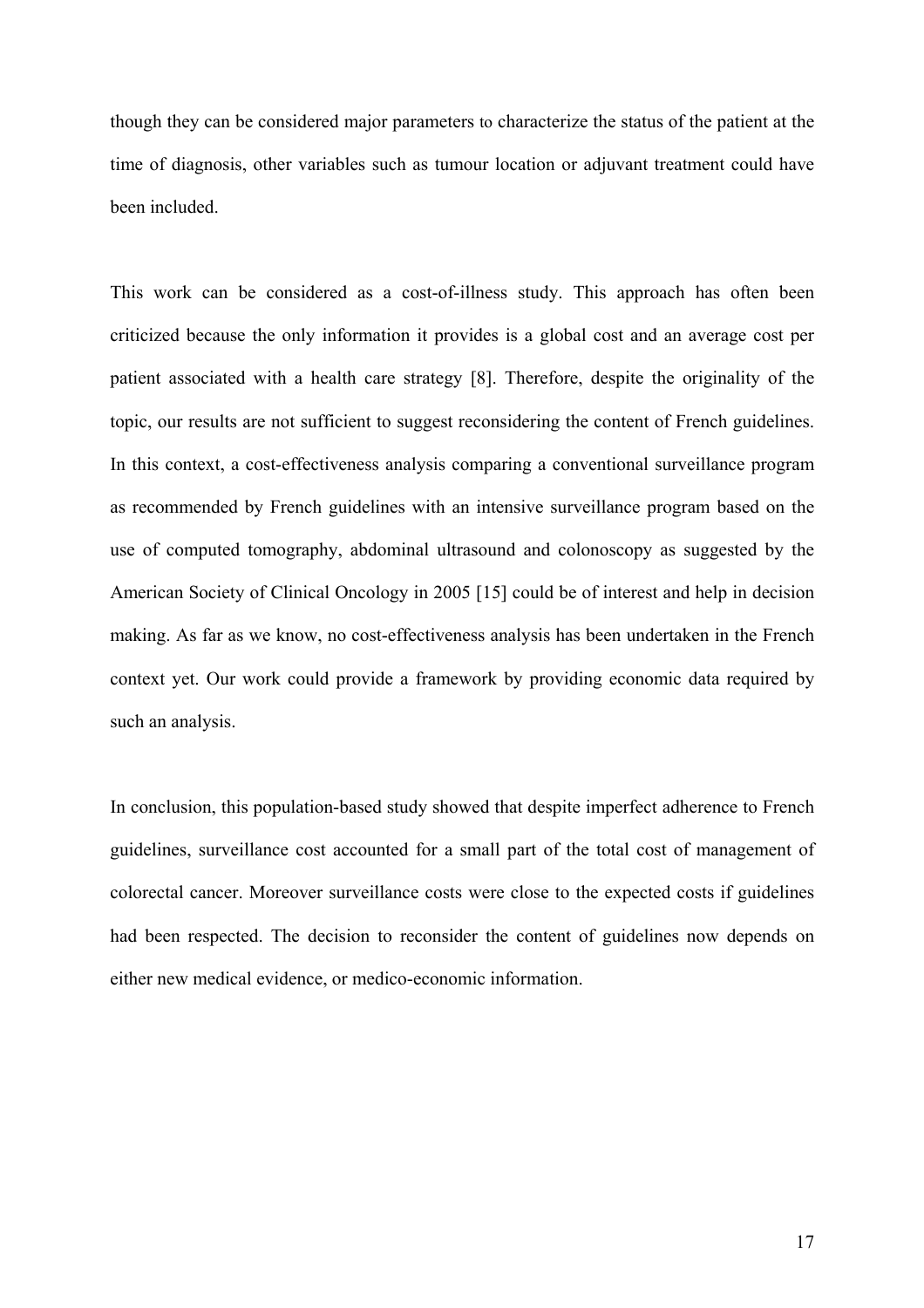**Acknowledgments:** The authors would like to thank: Dr F.Sassi (London School of Economics) for his methodological help ; N.Thomas, E.Couturier, D.Carel, E.Naudet, and E.Monnet for providing data on geographic access to medical care.

**Conflict of interest:** none

**Funding:** This work has been funded by a SNFGE grants (Société Nationale Française de Gastroentérologie).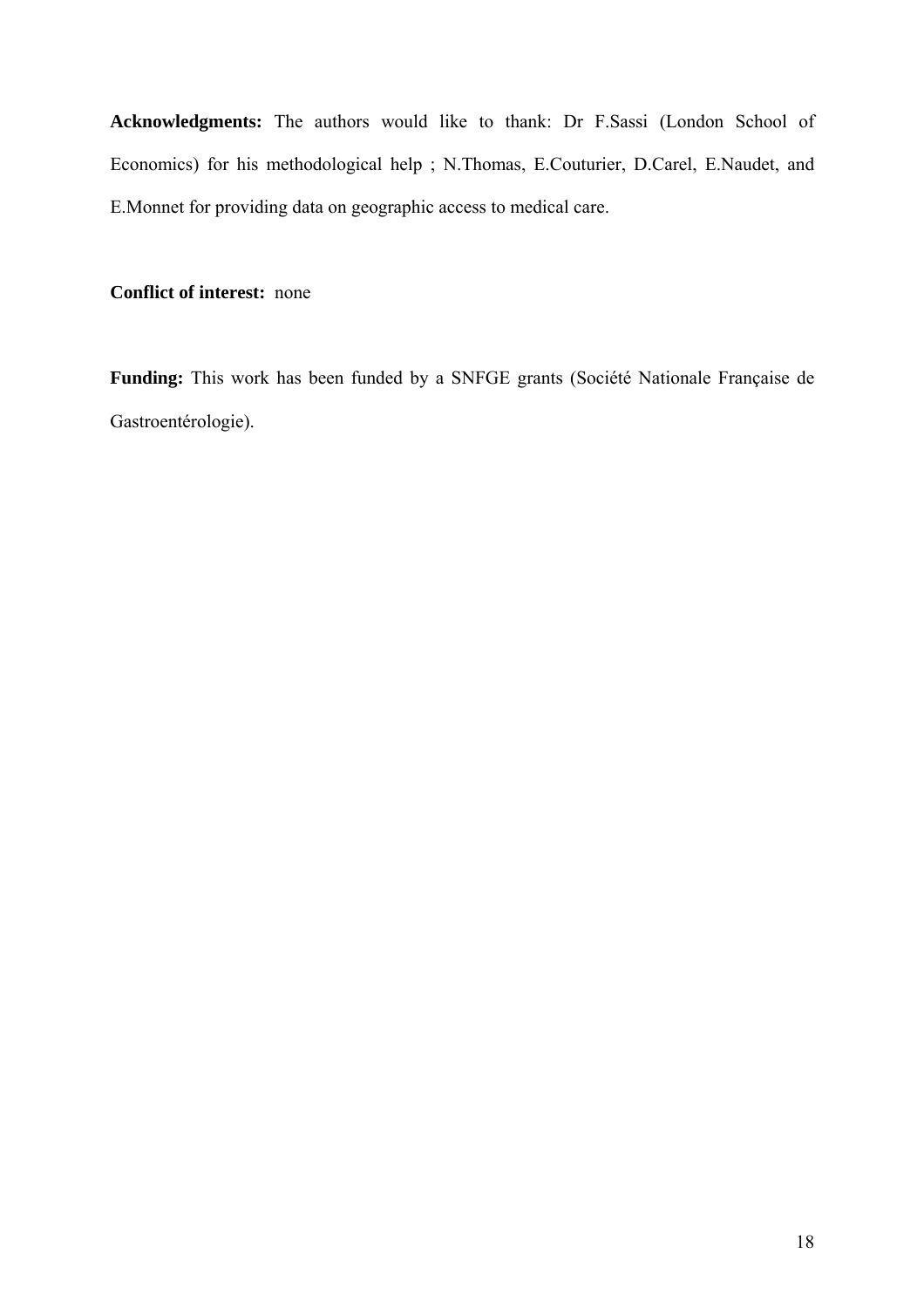## **References**

- 1. Consensus Conference. Prevention, screening and management of the colonic cancers. Gastroenterol. Clin. Biol. 22, S275-S288 (1998)
- 2. "Michelin road network tables." <http://www.viamichelin.com/viamichelin/fra/dyn/controller/ItiWGHomePage>(2008)
- 3. "Francim network." [http://www.invs.sante.fr/surveillance/cancers/surveillance\\_cancers.htm](http://www.invs.sante.fr/surveillance/cancers/surveillance_cancers.htm) (2009)
- 4. Borie, F., Daures, J.P., Millat, B., Folschveiller-Bruggeman, M., Tretarre, B.: Surveillance du cancer colorectal opéré à visée curative dans le département de l'Hérault : Etude médico-économique. Gastroenterol. Clin. Biol. 25, 881-884 (2001)
- 5. Borie, F., Daures, J.P., Millat, B., Tretarre, B.: Cost and effectiveness of follow-up examinations in patients with colorectal cancer resected for cure in a French population-based study. J. Gastrointest. Surg. 8, 552-558 (2004)
- 6. Boulin, M., Lejeune, C., Le Teuff, G., Binquet, C., Bouvier, A.M., Bedenne, L., Bonithon-Kopp, C.: Patterns of surveillance practices after curative surgery for colorectal cancer in a French population. Dis. Colon. Rectum. 48, 1890-1899 (2005)
- 7. Bouvier, A.M.: Mass screening for colorectal cancer in France. BEH. 2, 14-16 (2009)
- 8. Byford, S., Torgerson, D.J., Raftery, J.: Economic note: cost of illness studies. Bmj. 320, 1335 (2000)
- 9. Charlson, M.E., Pompei, P., Ales, K.L., MacKenzie, C.R.: A new method of classifying prognostic comorbidity in longitudinal studies: development and validation. J. Chronic. Dis. 40, 373-383 (1987)
- 10. Cheung, W.Y., Pond, G.R., Rother, M., Krzyzanowska, M.K., Swallow, C., Brierley, J., Kaizer, L., Myers, J., Hajra, L., Siu, L.L.: Adherence to surveillance guidelines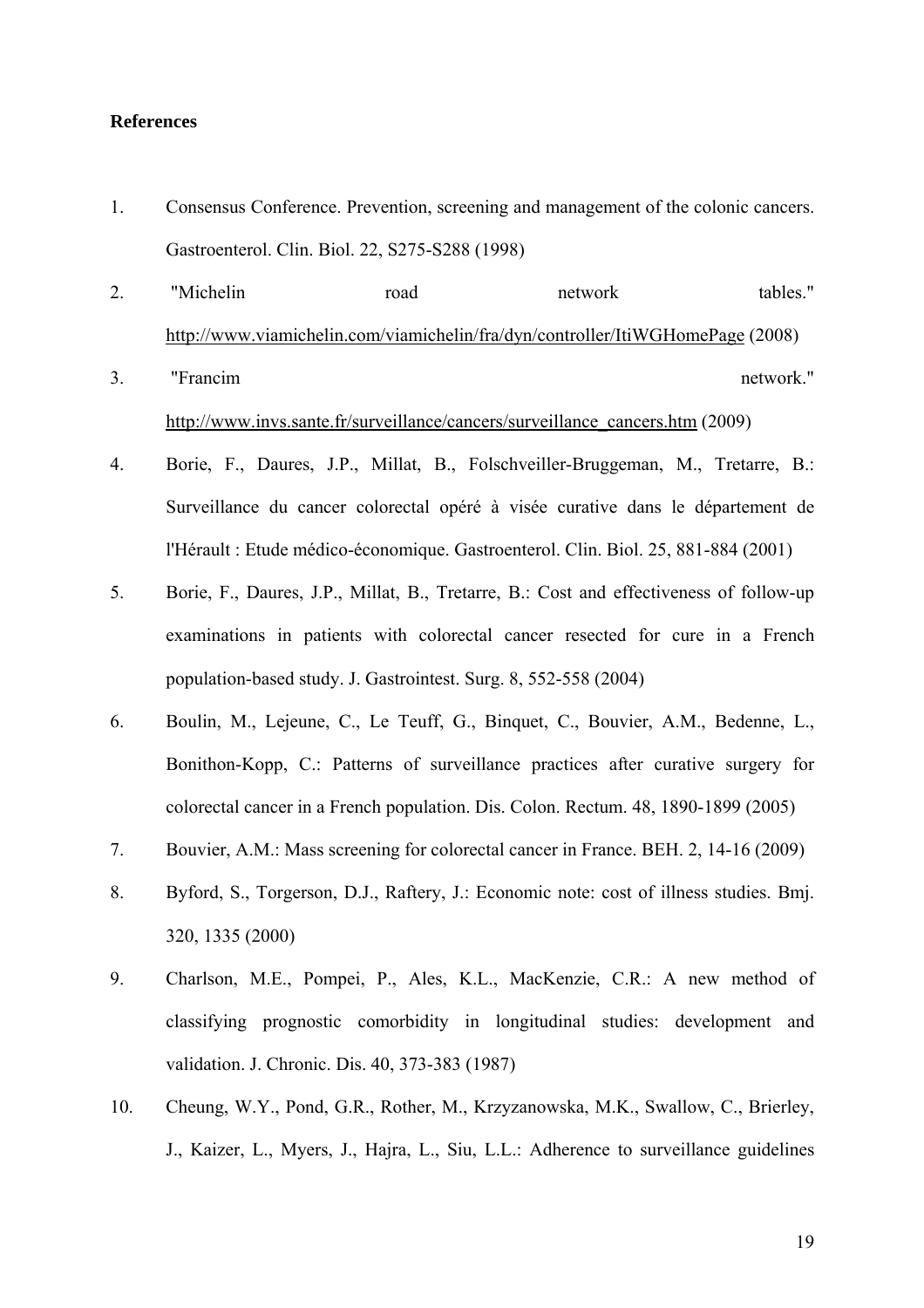after curative resection for stage II/III colorectal cancer. Clin. Colorectal. Cancer. 7, 191-196 (2008)

- 11. Clerc, L., Jooste, V., Lejeune, C., Schmitt, B., Arveux, P., Quantin, C., Faivre, J., Bouvier, A.M.: Cost of care of colorectal cancers according to health care patterns and stage at diagnosis in France [Epub ahead of print]. Eur. J. Health. Econ. (2007)
- 12. Cooper, G.S., Kou, T.D., Reynolds, H.L., Jr.: Receipt of guideline-recommended follow-up in older colorectal cancer survivors : a population-based analysis. Cancer. 113, 2029-2037 (2008)
- 13. Coriat, R., Mahboubi, A., Lejeune, C., Bouvier, A.M., Bedenne, L., Bonithon-Kopp, C.: How do gastroenterologists follow patients with colorectal cancer after curative surgical resection? A three-year population-based study. Gastroenterol. Clin. Biol. 31, 950-955 (2007)
- 14. Cox, D.R.: Regression models and life tables. J. R. Statist. Soc. 34, 187-220 (1972)
- 15. Desch, C.E., Benson, A.B., 3rd, Somerfield, M.R., Flynn, P.J., Krause, C., Loprinzi, C.L., Minsky, B.D., Pfister, D.G., Virgo, K.S., Petrelli, N.J.: Colorectal cancer surveillance: 2005 update of an American Society of Clinical Oncology practice guideline. J Clin Oncol. 23, 8512-8519 (2005)
- 16. Duan, N.: Smearing estimate: A nonparametric retransformation method. J. Am. Stat. Assoc. 78, 605-610 (1983)
- 17. Elston Lafata, J., Simpkins, J., Schultz, L., Chase, G.A., Johnson, C.C., Yood, M.U., Lamerato, L., Nathanson, D., Cooper, G.: Routine surveillance care after cancer treatment with curative intent. Med. Care. 43, 592-599 (2005)
- 18. Giordano, P., Efron, J., Vernava, A.M., 3rd, Weiss, E.G., Nogueras, J.J., Wexner, S.D.: Strategies of follow-up for colorectal cancer: a survey of the American Society of Colon and Rectal Surgeons. Tech. Coloproctol. 10, 199-207 (2006)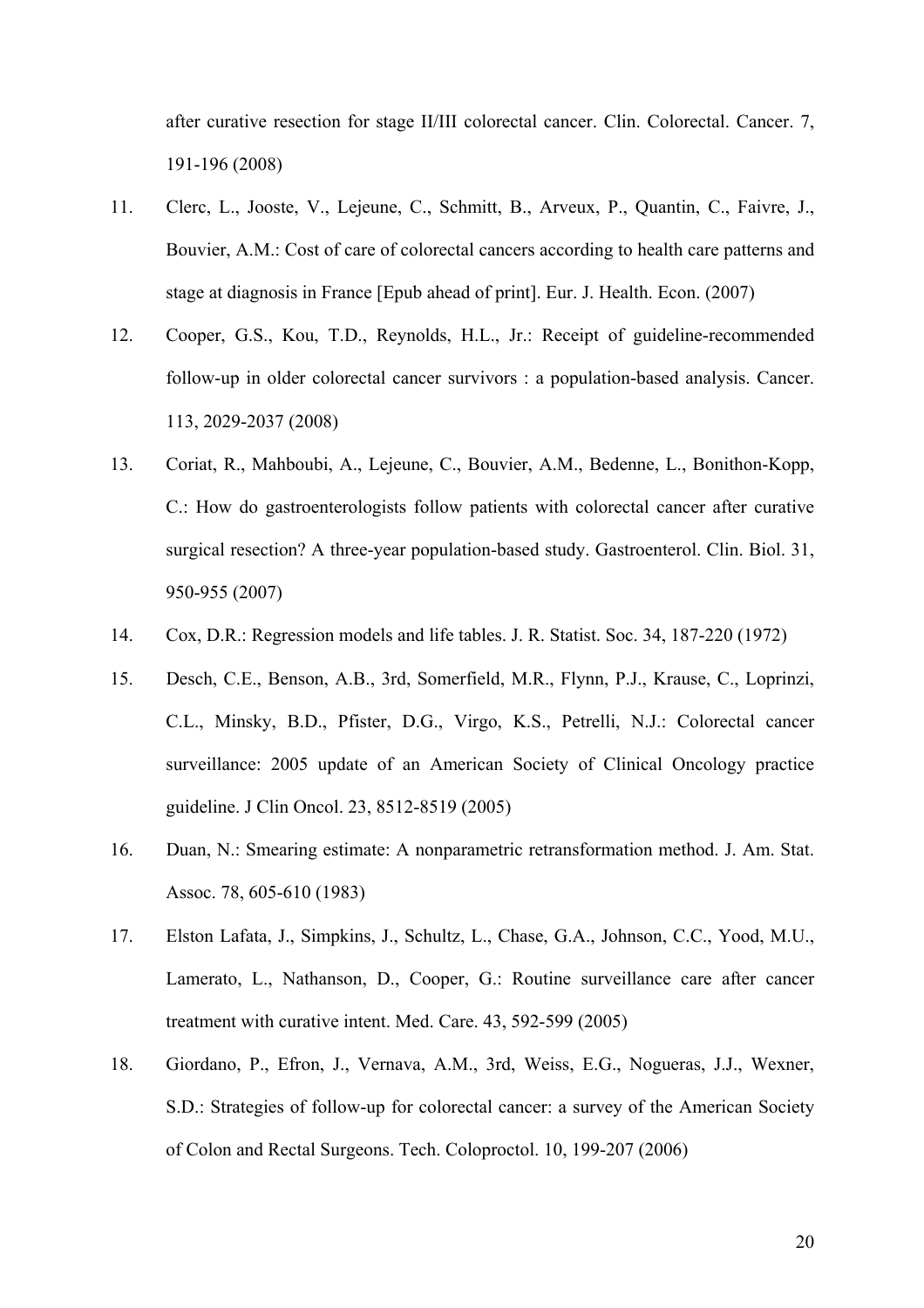- 19. Grossmann, I., de Bock, G.H., van de Velde, C.J., Kievit, J., Wiggers, T.: Results of a national survey among Dutch surgeons treating patients with colorectal carcinoma. Current opinion about follow-up, treatment of metastasis, and reasons to revise follow-up practice. Colorectal Dis. 9, 787-792 (2007)
- 20. Harewood, G.C., Rathore, O., Patchett, S., Murray, F.: Assessment of adherence to published surveillance guidelines--opportunity to enhance efficiency of endoscopic practice. Ir. Med. J. 101, 248-250 (2008)
- 21. Laird, N.M., Ware, J.H.: Random-effects models for longitudinal data. Biometrics. 38, 963-974 (1982)
- 22. Manfredi, S., Bouvier, A.M., Lepage, C., Hatem, C., Dancourt, V., Faivre, J.: Incidence and patterns of recurrence after resection for cure of colonic cancer in a well defined population. Br. J. Surg. 93, 1115-1122 (2006)
- 23. Mulder, S.A., Ouwendijk, R.J., van Leerdam, M.E., Nagengast, F.M., Kuipers, E.J.: A nationwide survey evaluating adherence to guidelines for follow-up after polypectomy or treatment for colorectal cancer. J. Clin. Gastroenterol. 42, 487-492 (2008)
- 24. Remontet, L., Esteve, J., Bouvier, A.M., Grosclaude, P., Launoy, G., Menegoz, F., Exbrayat, C., Tretare, B., Carli, P.M., Guizard, A.V., Troussard, X., Bercelli, P., Colonna, M., Halna, J.M., Hedelin, G., Mace-Lesec'h, J., Peng, J., Buemi, A., Velten, M., Jougla, E., Arveux, P., Le Bodic, L., Michel, E., Sauvage, M., Schvartz, C., Faivre, J.: Cancer incidence and mortality in France over the period 1978-2000. Rev. Epidemiol. Sante. Publique. 51, 3-30 (2003)
- 25. Sobin, L.H., Wittekind, C.H. TNM Atlas. International Union Against Cancer, 4th edition. Springer-Verlag, Berlin, (1997)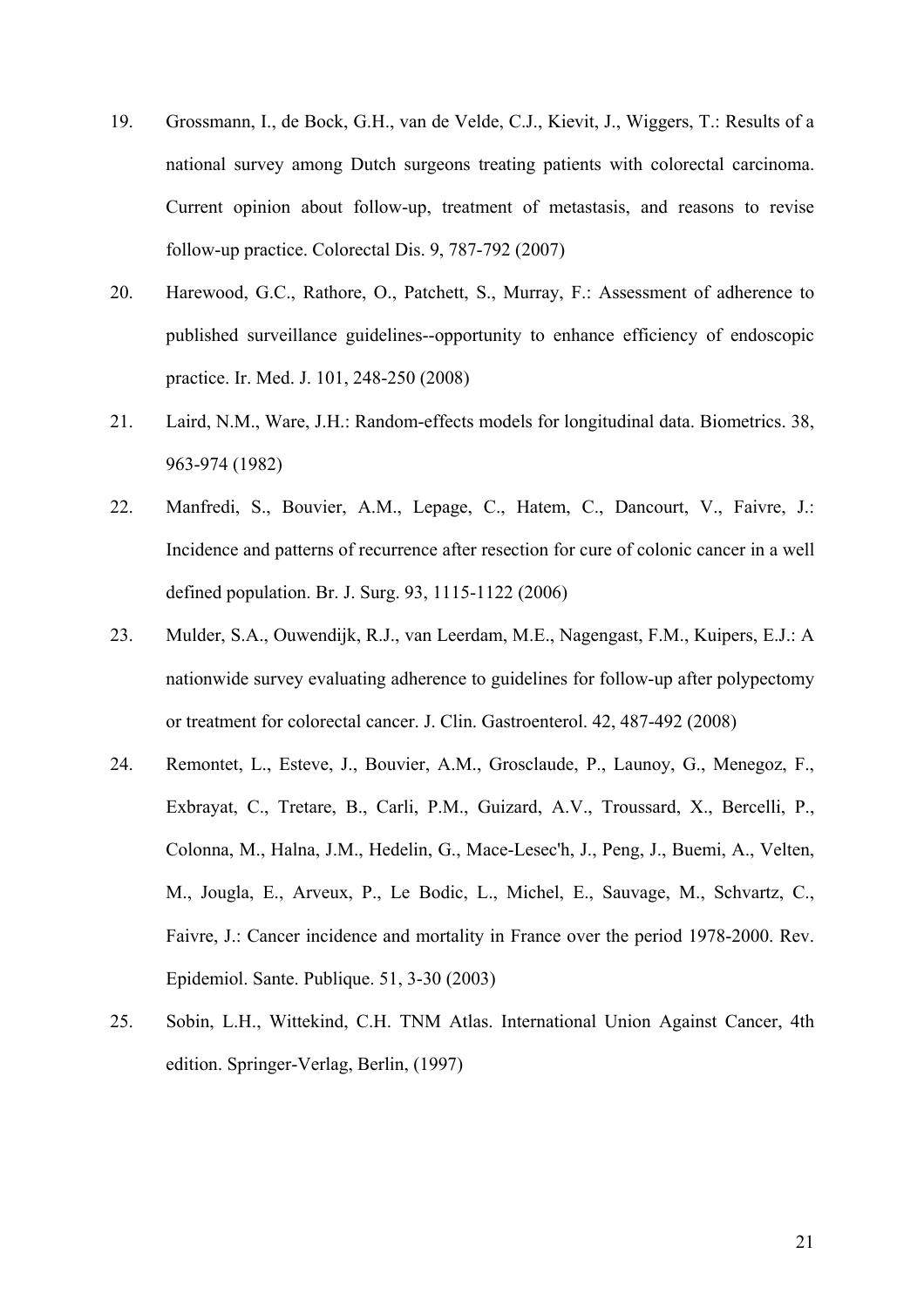26. Spratlin, J.L., Hui, D., Hanson, J., Butts, C., Au, H.J.: Community compliance with carcinoembryonic antigen: follow-up of patients with colorectal cancer. Clin. Colorectal. Cancer. 7, 118-125 (2008)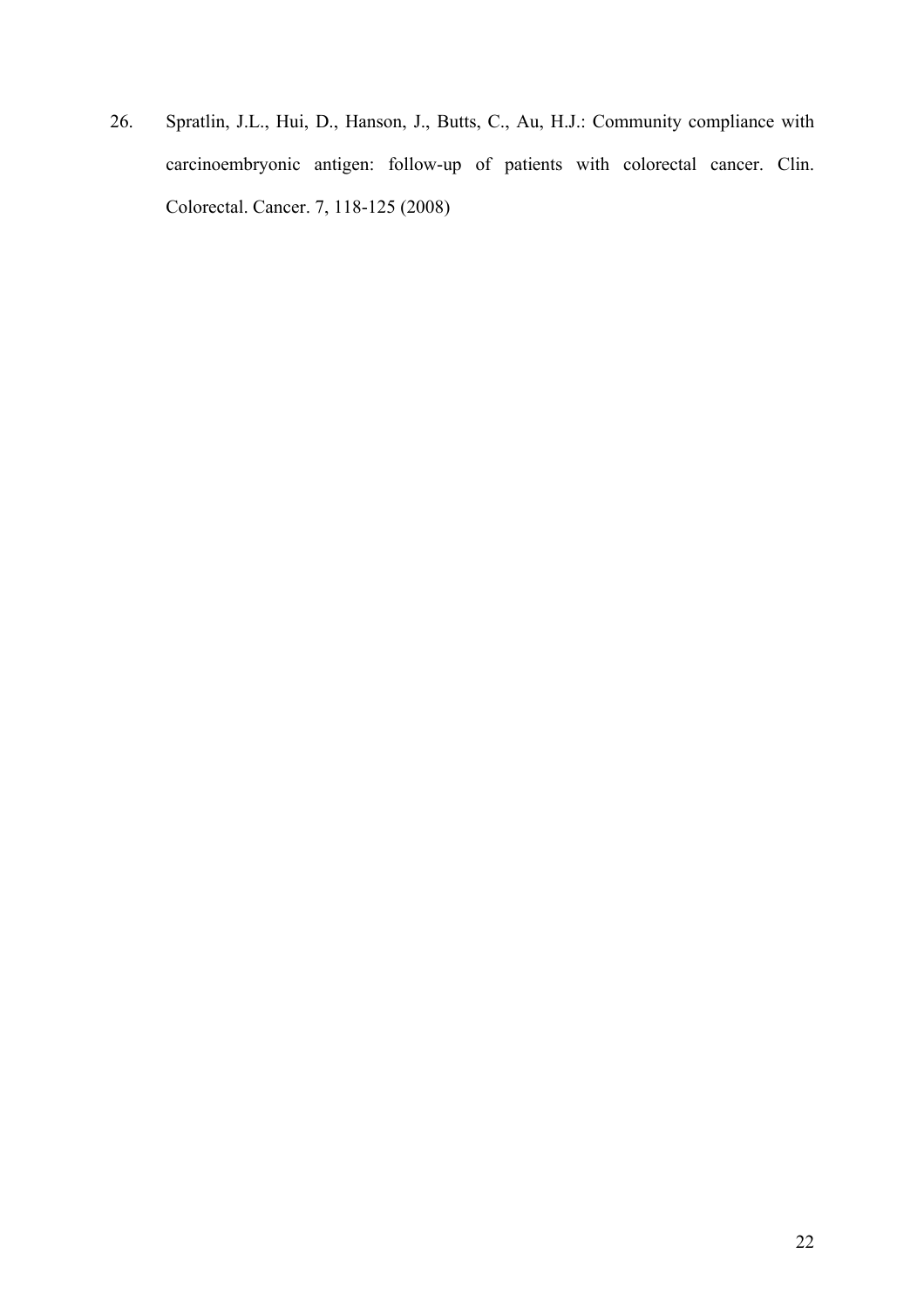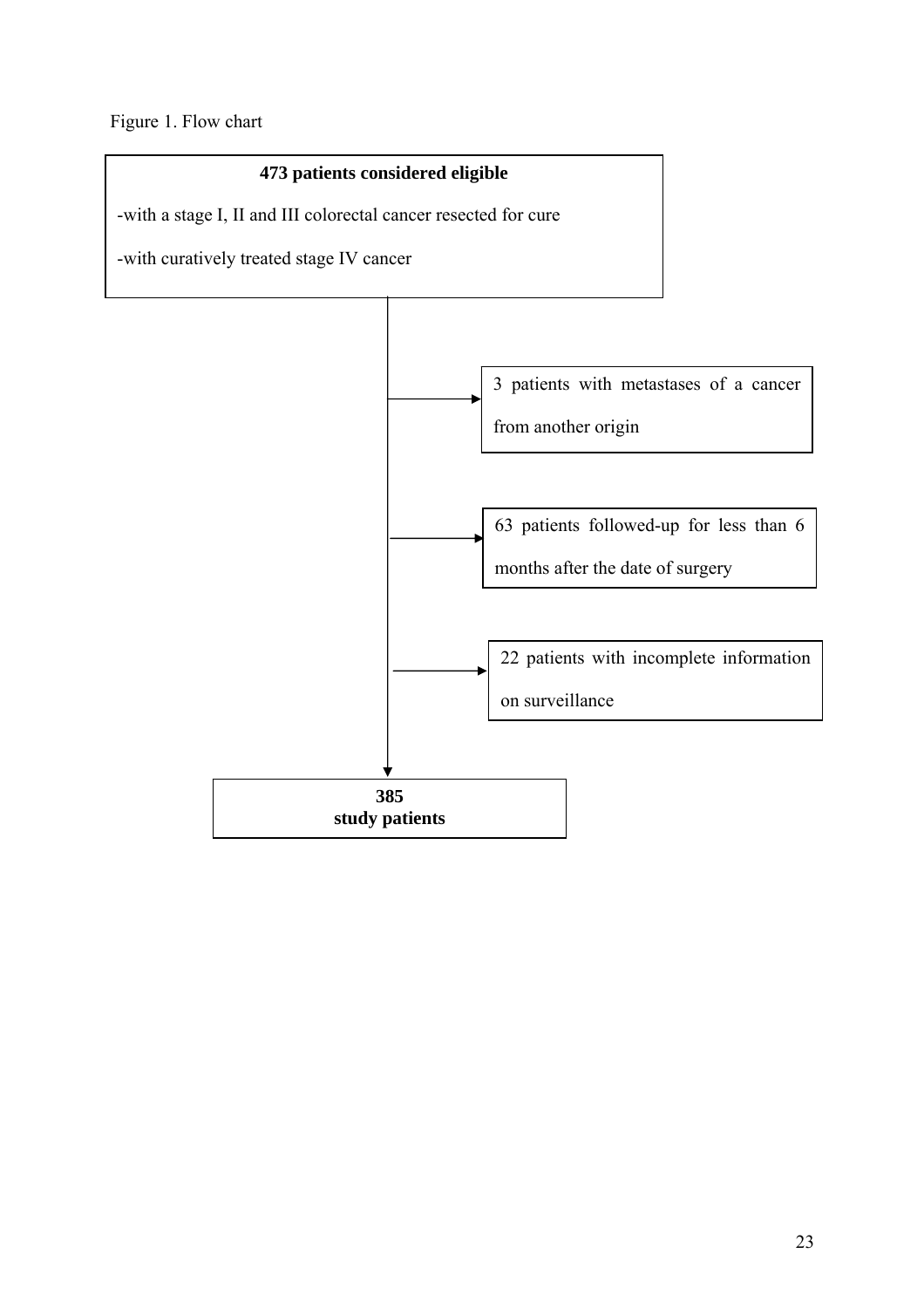| Procedures related to surveillance                   | Unit price $(\epsilon)$ | Source            |  |  |  |  |
|------------------------------------------------------|-------------------------|-------------------|--|--|--|--|
| Medical consultations                                |                         |                   |  |  |  |  |
| General practitioner                                 | 20                      | $NGAP^b$          |  |  |  |  |
| Specialist (surgeon, oncologist, gastroenterologist) | 23                      | <b>NGAP</b>       |  |  |  |  |
| Medical examinations                                 |                         |                   |  |  |  |  |
| Abdominal ultrasound                                 | 75.6                    | CCAM <sup>b</sup> |  |  |  |  |
| Chest x-ray                                          | 21.3                    | <b>CCAM</b>       |  |  |  |  |
| Colonoscopy                                          | 153.6                   | <b>CCAM</b>       |  |  |  |  |
| Rectosigmoidoscopy                                   | 57.6                    | <b>CCAM</b>       |  |  |  |  |
| Rectoscopy                                           | 20.6                    | <b>CCAM</b>       |  |  |  |  |
| Abdominal computed tomography scan                   | 111.8                   | <b>CCAM</b>       |  |  |  |  |
| Thoracic computed tomography scan                    | 86.5                    | <b>CCAM</b>       |  |  |  |  |
| Magnetic resonance imaging                           | 152.9                   | <b>CCAM</b>       |  |  |  |  |
| Scintigraphy                                         | 193.2                   | <b>CCAM</b>       |  |  |  |  |
| Endorectal ultrasound endoscopy                      | 128.6                   | <b>CCAM</b>       |  |  |  |  |
| Tumour markers                                       |                         |                   |  |  |  |  |
| Carcinoembryonic antigen (CEA)                       | 18.9                    | NABM <sup>b</sup> |  |  |  |  |
| Cancer antigen 19-9 (CA19-9)                         | 18.9                    | <b>NABM</b>       |  |  |  |  |

# Table 1. Unit cost<sup>a</sup> of procedures related to surveillance

<sup>a</sup> Reimbursement prices were used as a proxy of costs

<sup>b</sup>NGAP, NABM and CCAM are French price scales defining amounts to be reimbursed by the French National Insurance. NGAP (year 2005) = « Nomenclature Générale des Actes Professionnels » ; NABM (year 2005) = « Nomenclature des Actes de Biologie Médicale » ; CCAM (year 2007) = « Classification Commune des Actes Médicaux ».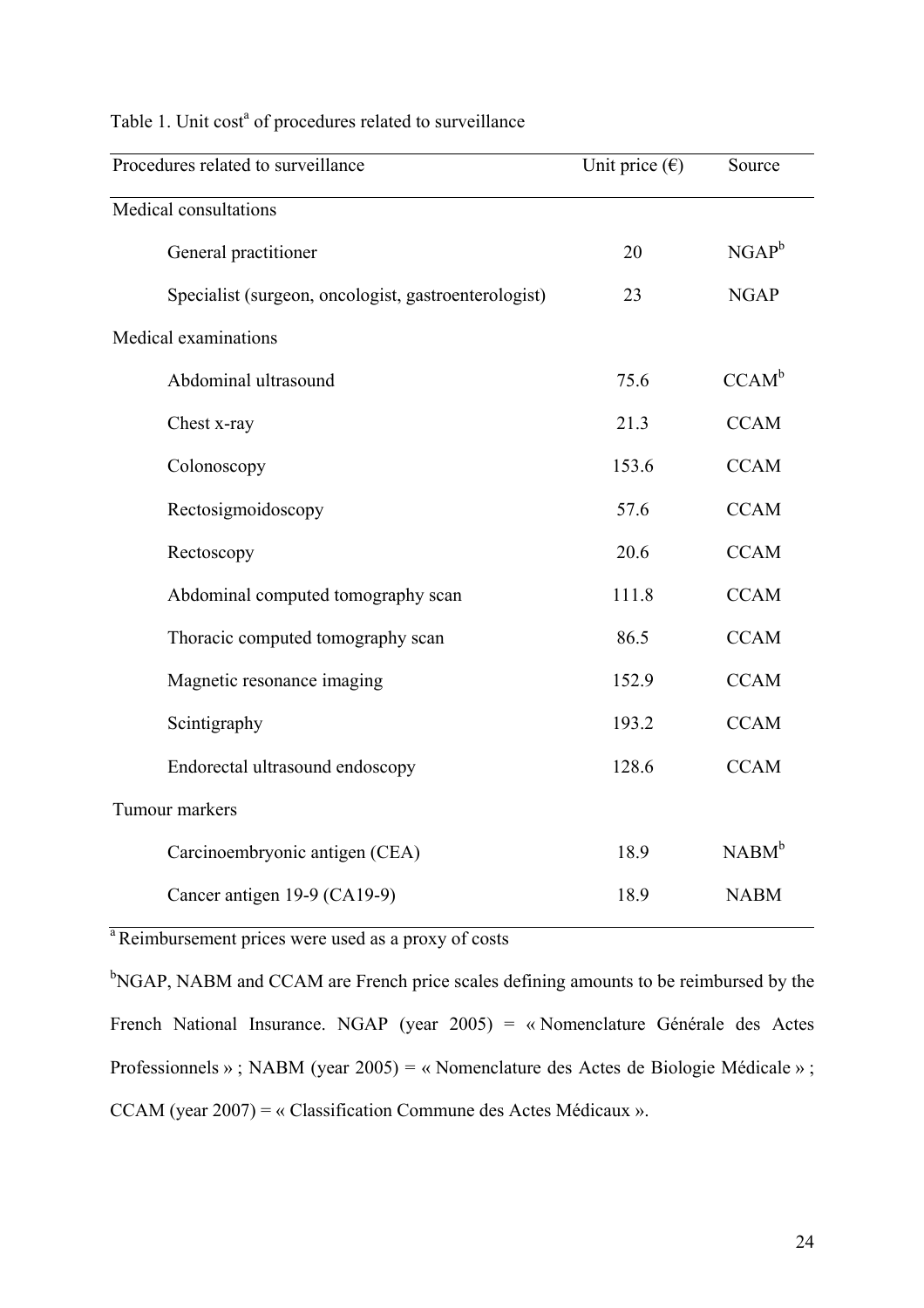| <b>Status</b>                                            | n   | $\frac{0}{0}$ |
|----------------------------------------------------------|-----|---------------|
| Recurrence occurring during the 3-year period            | 98  | 25%           |
| Alive at the end of the 3-year period                    | 47  |               |
| Dead from colorectal cancer recurrence                   | 49  |               |
| Dead from another cause after recurrence                 | 2   |               |
| Alive without recurrence at the end of the 3-year period | 287 | 75%           |

Table 2. Vital status of the study population during the 3-year surveillance period (n=385)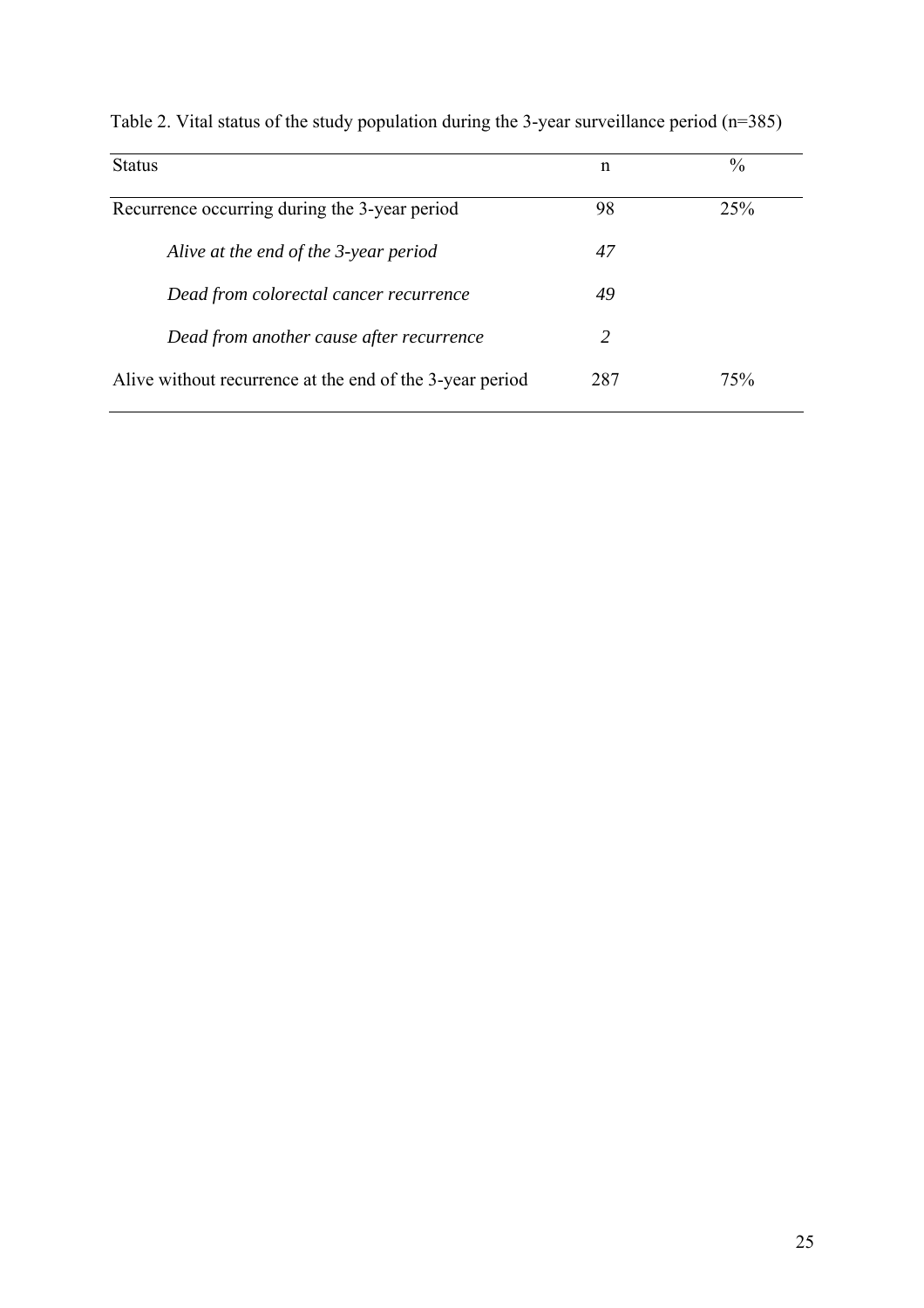| $\mathbf n$         | $(\%)$ |  |  |
|---------------------|--------|--|--|
| Mean 70.4           |        |  |  |
| 108                 | 28%    |  |  |
| 133                 | 35%    |  |  |
| 144                 | 37%    |  |  |
| Gender              |        |  |  |
| 210                 | 55%    |  |  |
| 175                 | 45%    |  |  |
|                     |        |  |  |
| 143                 | 37%    |  |  |
| 242                 | 63%    |  |  |
| Administrative area |        |  |  |
| 238                 | 62%    |  |  |
| 147                 | 38%    |  |  |
| Tumour location     |        |  |  |
| 130                 | 34%    |  |  |
| 255                 | $66\%$ |  |  |
|                     |        |  |  |

Table 3. Initial characteristics of the study population (n=385)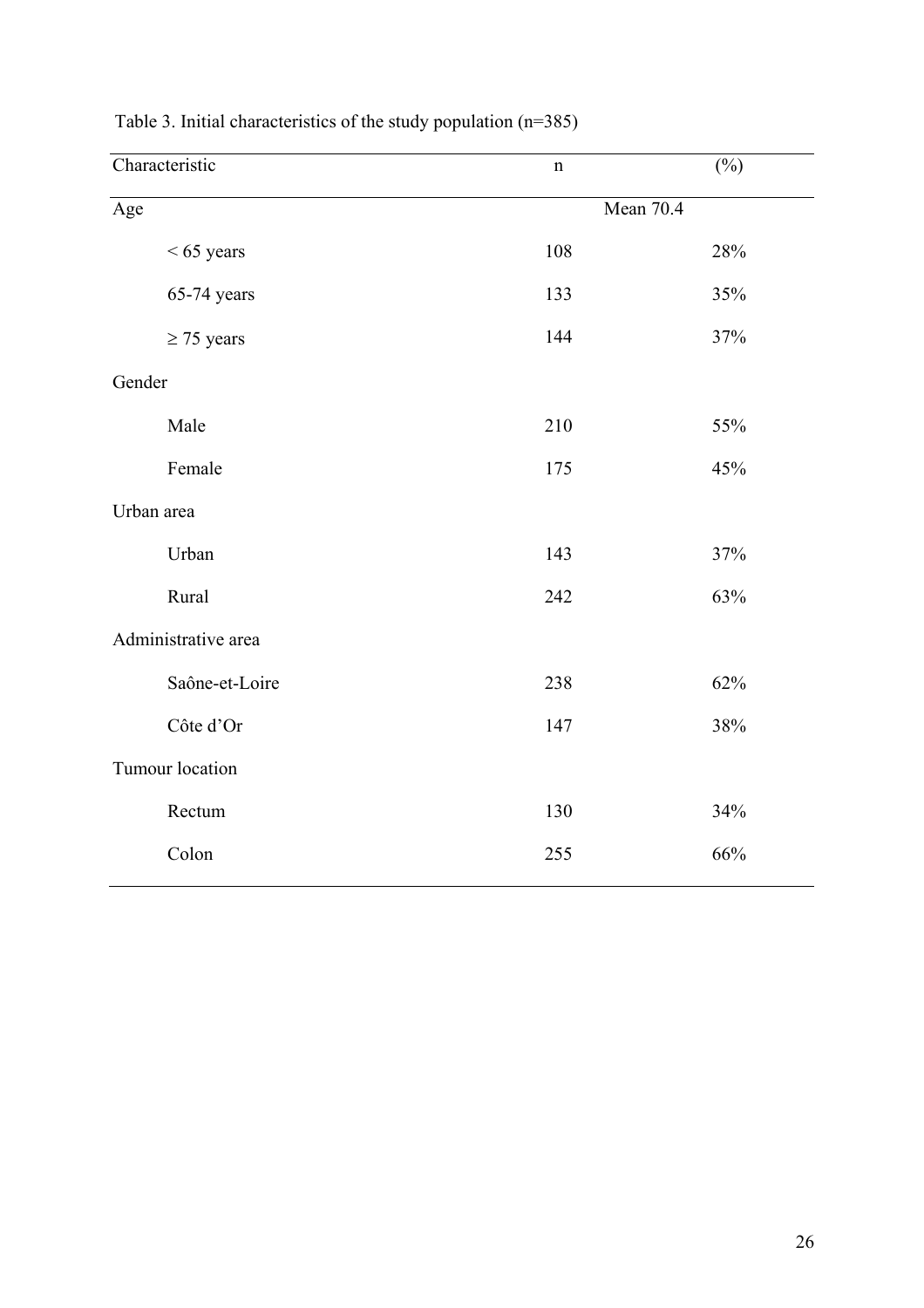| TNM stage at diagnosis               |     |        |  |  |
|--------------------------------------|-----|--------|--|--|
| $\bf I$                              | 65  | 17%    |  |  |
| $\mathbf{I}$                         | 204 | 53%    |  |  |
| $\text{III} + \text{IV}$             | 116 | 30%    |  |  |
| Preoperative complications           |     |        |  |  |
| $\rm No$                             | 344 | 89%    |  |  |
| Yes                                  | 41  | $11\%$ |  |  |
| Comorbidities                        |     |        |  |  |
| None                                 | 273 | 71%    |  |  |
| At least one                         | 112 | 29%    |  |  |
| Adjuvant chemotherapy                |     |        |  |  |
| $\rm No$                             | 280 | 73%    |  |  |
| Yes                                  | 105 | 27%    |  |  |
| Radiotherapy                         |     |        |  |  |
| $\rm No$                             | 327 | 85%    |  |  |
| Yes                                  | 58  | 15%    |  |  |
| Distance to the general practitioner |     |        |  |  |
| 0 kilometers                         | 244 | 63%    |  |  |
| $> 0$ kilometers                     | 141 | 37%    |  |  |
| Distance to the gastroenterologist   |     |        |  |  |
| <15 kilometers                       | 208 | 54%    |  |  |
| $\geq$ 15 kilometers                 | 177 | 46%    |  |  |

Table 3 *(continuation).* Initial characteristics of the study population (n=385)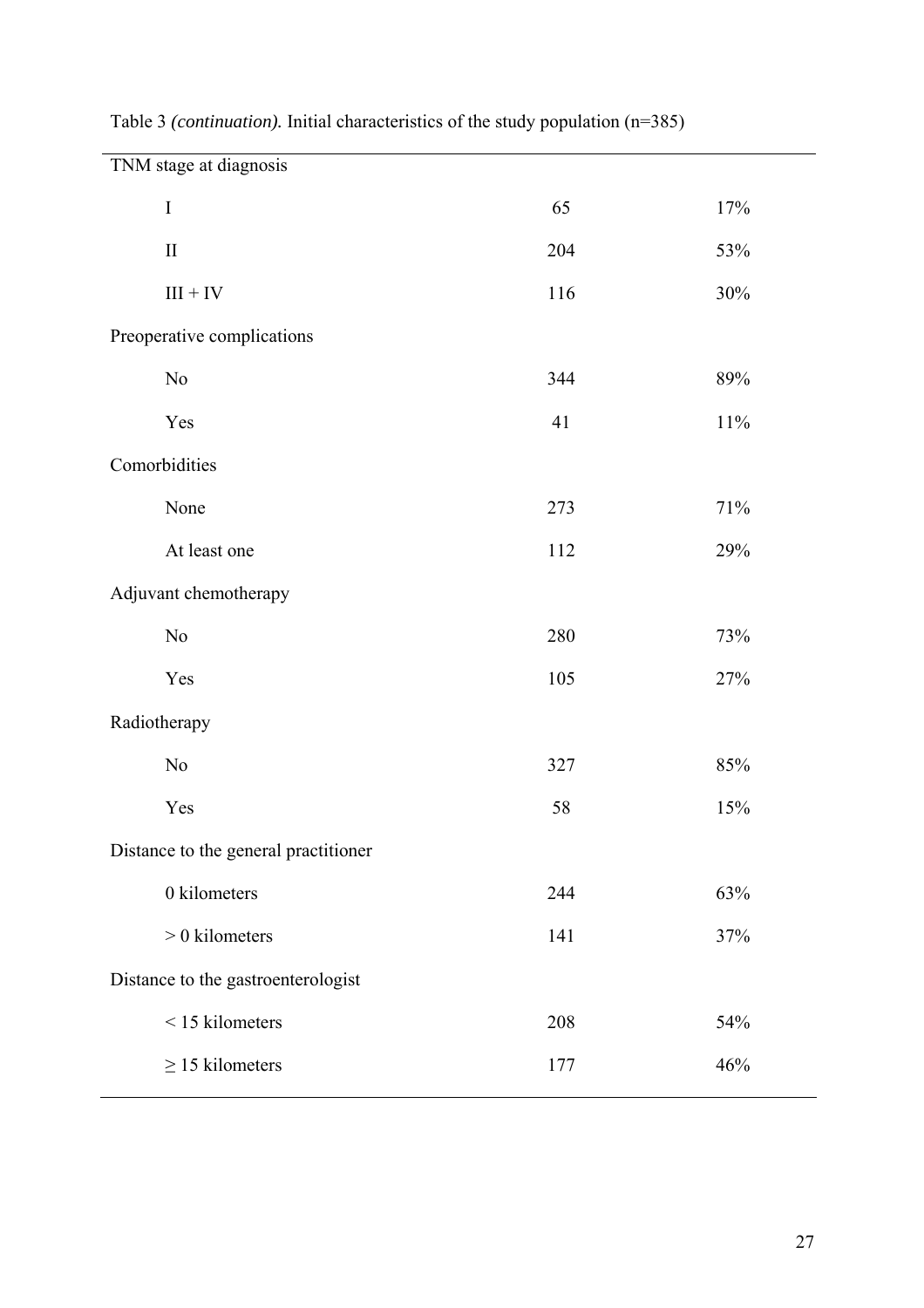| Procedures                               | Observed total   | Relative cost of   |
|------------------------------------------|------------------|--------------------|
|                                          | $cost(\epsilon)$ | medical procedures |
| Recommended procedures                   |                  |                    |
| Clinical examination                     | 92,878           | 39%                |
| <b>General Practitioner</b>              | 36,620           | 35%                |
| Specialist <sup>b</sup>                  | 56 258           | 65%                |
| Abdominal ultrasound                     | 91,382           | 39%                |
| Chest X-ray                              | 14,939           | 6%                 |
| Colonoscopy                              | 36,778           | 16%                |
| Total cost of recommended procedures     | 235,976          | 86%                |
| Non recommended procedures               |                  |                    |
| CT scans                                 | 10,709           | 17%                |
| <b>MRI</b>                               | 918              | $1\%$              |
| Scintigraphy                             | 773              | $1\%$              |
| Endorectal ultrasound                    | 1,930            | 3%                 |
| Carcinoembryonic antigen (CEA)           | 16,348           | 25%                |
| Cancer antigen 19-9 (CA19-9)             | 7,768            | 12%                |
| Total cost of non recommended procedures | 38,445           | 14%                |
| Total surveillance cost                  | 274,421          |                    |
| Average surveillance cost                | 713              |                    |
| per patient                              |                  |                    |

Table 4. Cost<sup>a</sup> of recommended and non recommended medical procedures performed during the surveillance period (n=385)

<sup>a</sup> Reimbursement prices were used as a proxy of costs

<sup>b</sup> Specialist included gastroenterologists, oncologists, surgeons and other specialists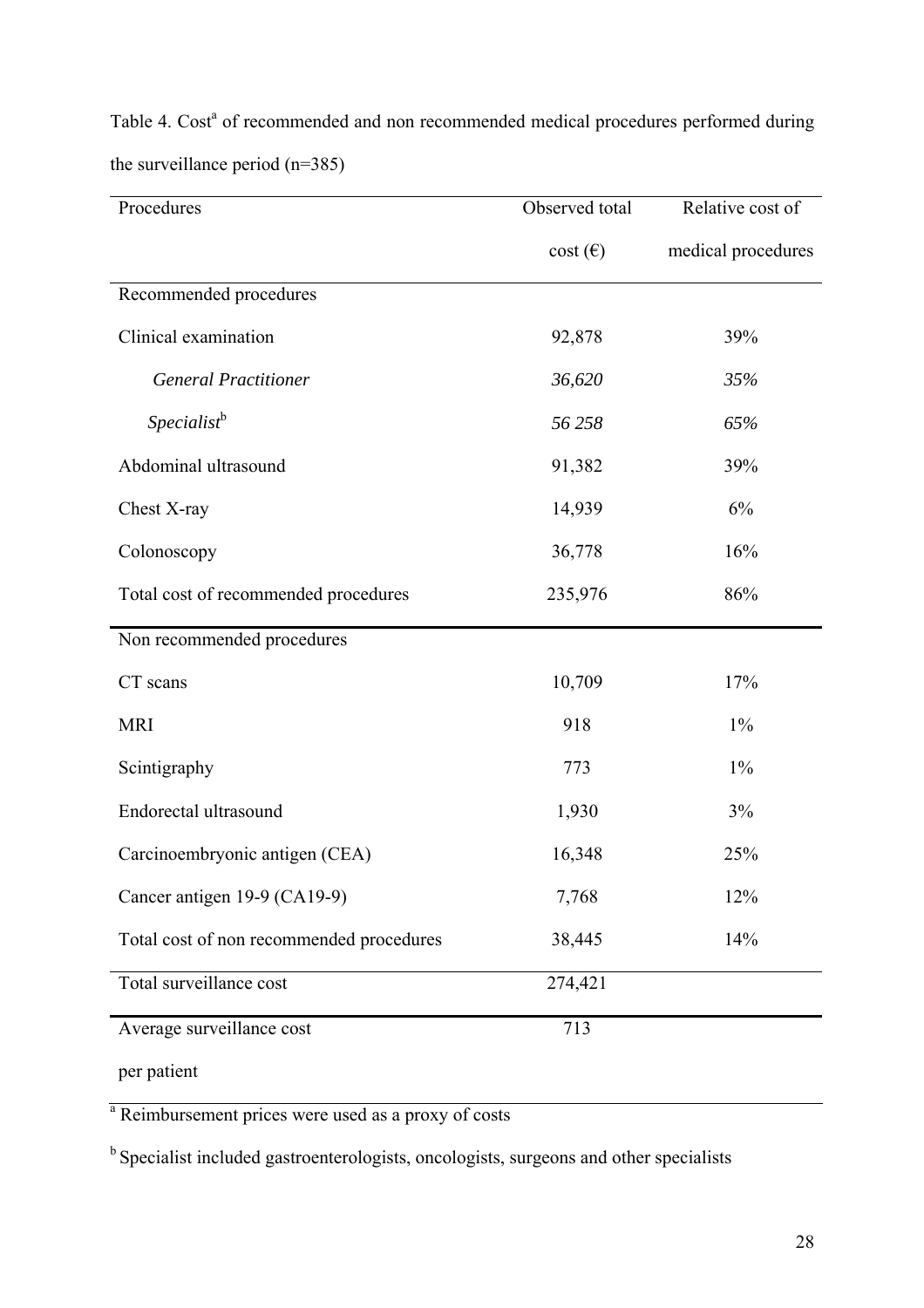|                            | Observed cost related to      | Expected cost related to the surveillance $(\epsilon)$ |                                    |
|----------------------------|-------------------------------|--------------------------------------------------------|------------------------------------|
|                            | the surveillance $(\epsilon)$ |                                                        |                                    |
|                            |                               | 6-months abdominal ultrasound                          | 3-months abdominal ultrasound      |
| Recommended procedures     |                               |                                                        |                                    |
| Clinical consultations     | 92,878                        | 76,521                                                 |                                    |
| Abdominal ultrasound       | 91,382                        | 146,286                                                | 296,125                            |
| Chest X-ray                | 14,939                        |                                                        | 19,876                             |
| Colonoscopy                | 36,778                        |                                                        | 19,134                             |
| Non recommended procedures | 38,445                        | -                                                      | $\blacksquare$                     |
| Total surveillance cost    | 274,421                       | $261,817$ (p=0.04) <sup>b</sup>                        | 411,656 ( $p<0.001$ ) <sup>b</sup> |
| Average surveillance cost  | 713                           | 680                                                    | 1,069                              |

# Table 5. Estimation of the total expected surveillance cost<sup>a</sup> if French guidelines are respected

a Reimbursement prices were used as a proxy of costs

<sup>b</sup> Comparison between the observed surveillance cost and the estimated surveillance cost was performed using a z-test at a significance level of

0.05.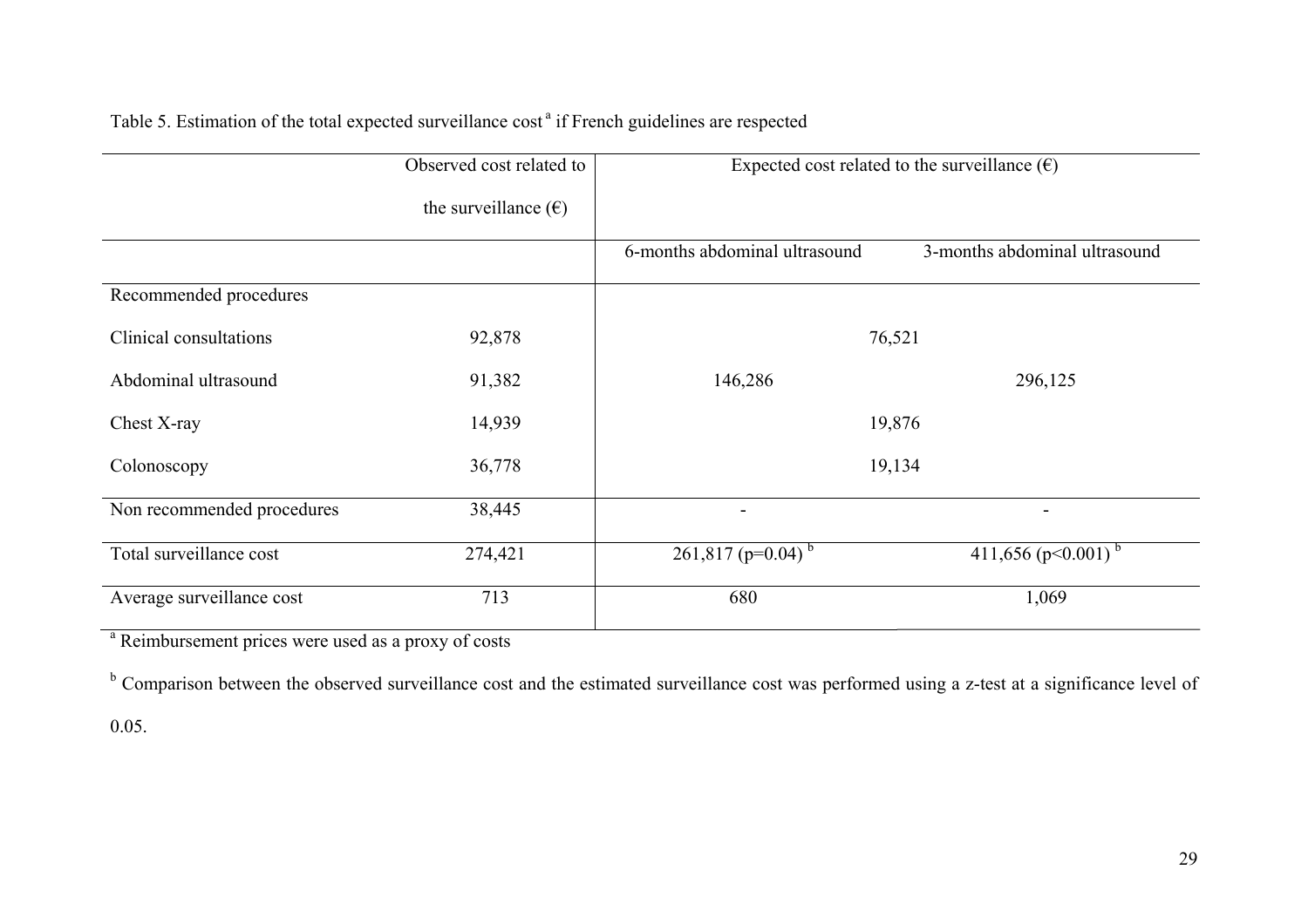|                                                       | Coeff        | SD <sup>b</sup> | $p$ -value <sup>c</sup> |
|-------------------------------------------------------|--------------|-----------------|-------------------------|
| Quarter                                               | $-0.13$      | 0.01            | < 0.0001                |
|                                                       |              |                 |                         |
| Recurrence versus absence of recurrence               |              |                 |                         |
| Recurrence detected during medical visit for symptoms | 0.85<br>1.42 | 0.29<br>0.30    | 0.005<br>< 0.0001       |
| Recurrence detected during routine medical visit      |              |                 |                         |
| Gender                                                |              |                 |                         |
| Men versus women                                      | 0.004        | 0.07            | 0.96                    |
|                                                       |              |                 |                         |
| Age at diagnosis                                      |              |                 |                         |
| 65-74 years versus <65 years                          | $-0.15$      | 0.09            | 0.09                    |
| $\geq$ 75 years versus <65 years                      | $-0.25$      | 0.09            | 0.007                   |
| Urban area                                            |              |                 |                         |
| Rural versus urban                                    | 0.07         | 0.08            | 0.40                    |
|                                                       |              |                 |                         |
| Administrative area                                   |              |                 |                         |
| Côte d'Or versus Saône et Loire                       | $-0.09$      | 0.07            | 0.20                    |
|                                                       |              |                 |                         |
| Tumour location                                       |              |                 |                         |
| Colon <i>versus</i> rectum                            | $-0.07$      | 0.09            | 0.45                    |
|                                                       |              |                 |                         |
| TNM stage at diagnosis<br>II versus I                 | 0.18         | 0.10            | 0.06                    |
| $III + IV$ versus I                                   | 0.22         | 0.12            | 0.07                    |
|                                                       |              |                 |                         |
| Preoperative complications                            |              |                 |                         |
| Yes versus no complications                           | $-0.23$      | 0.12            | 0.06                    |
|                                                       |              |                 |                         |
| Comorbidities                                         |              |                 |                         |
| Yes versus no comorbidities                           | 0.05         | 0.08            | 0.48                    |
|                                                       |              |                 |                         |
| Adjuvant chemotherapy<br>Yes versus no chemotherapy   | 0.93         | 0.10            | < 0.0001                |
|                                                       |              |                 |                         |
| Adjuvant radiotherapy                                 |              |                 |                         |
| Yes versus no radiotherapy                            | 0.26         | 0.12            | 0.03                    |
|                                                       |              |                 |                         |
| Distance to the General Practitioner                  |              |                 |                         |
| $> 0$ kilometers versus 0 kilometers                  | 0.02         | 0.07            | 0.83                    |
|                                                       |              |                 |                         |
| Distance to the gastroenterologist                    |              |                 |                         |
| $\geq$ 15 kilometers versus <15 kilometers            | $-0.03$      | 0.08            | 0.83                    |
| Intercept                                             | 3.39         |                 |                         |

Table 6. Independent predictors of the observed surveillance cost<sup>a</sup>. Multivariate analysis.

<sup>a</sup> Reimbursement prices were used as a proxy of costs

 $b$  SD = standard deviation ;  $c$  a p-value lower than 5% showed significant results.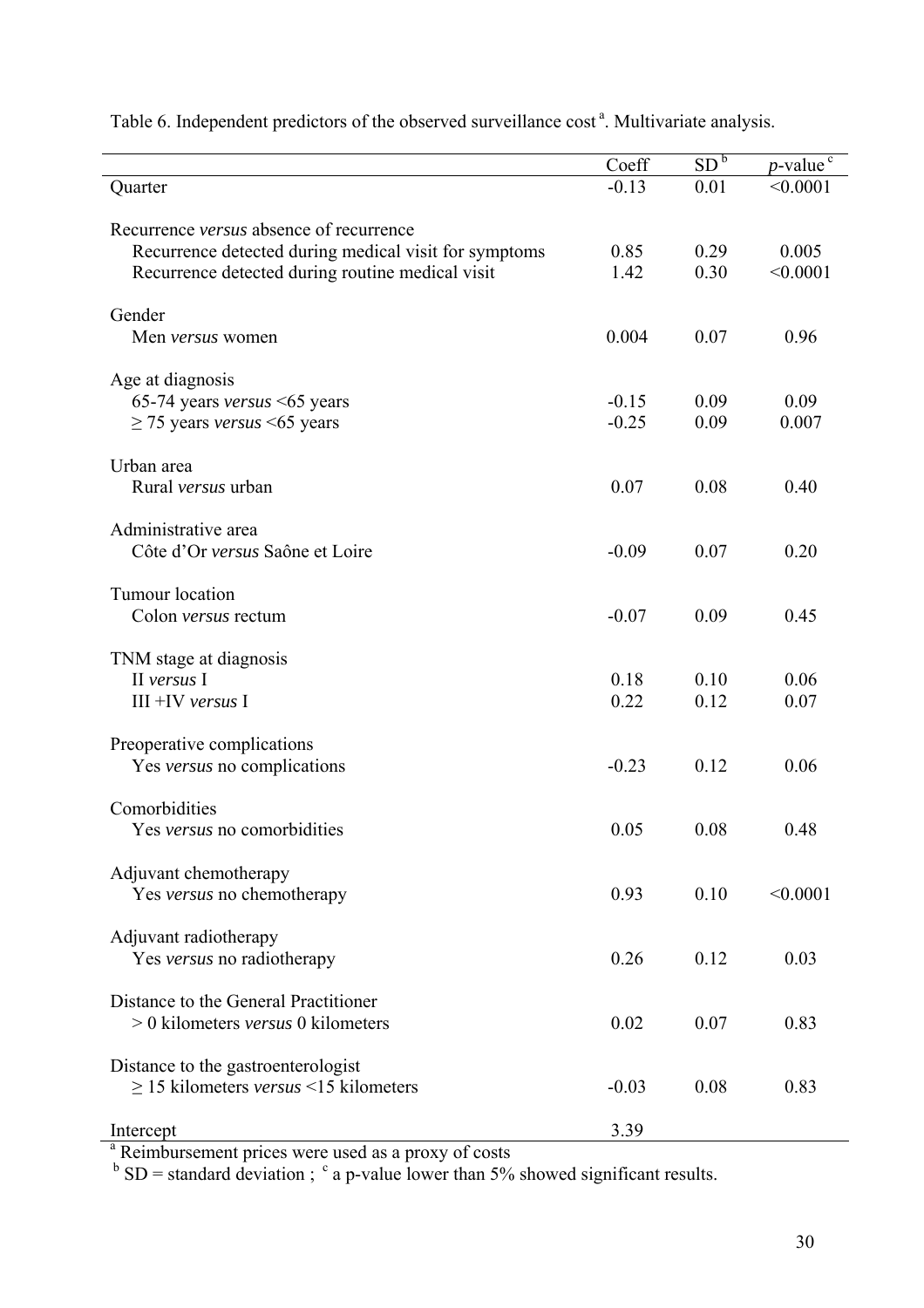Figure 2. Difference between predicted and observed surveillance costs quarter by quarter over the 3-year period related to the surveillance for three profiles of patients (duration of quarter: 3 months, reimbursement prices were used as a proxy of costs)



2.a-Patient aged less than 65 years

2.b-Patient aged 65-74 years